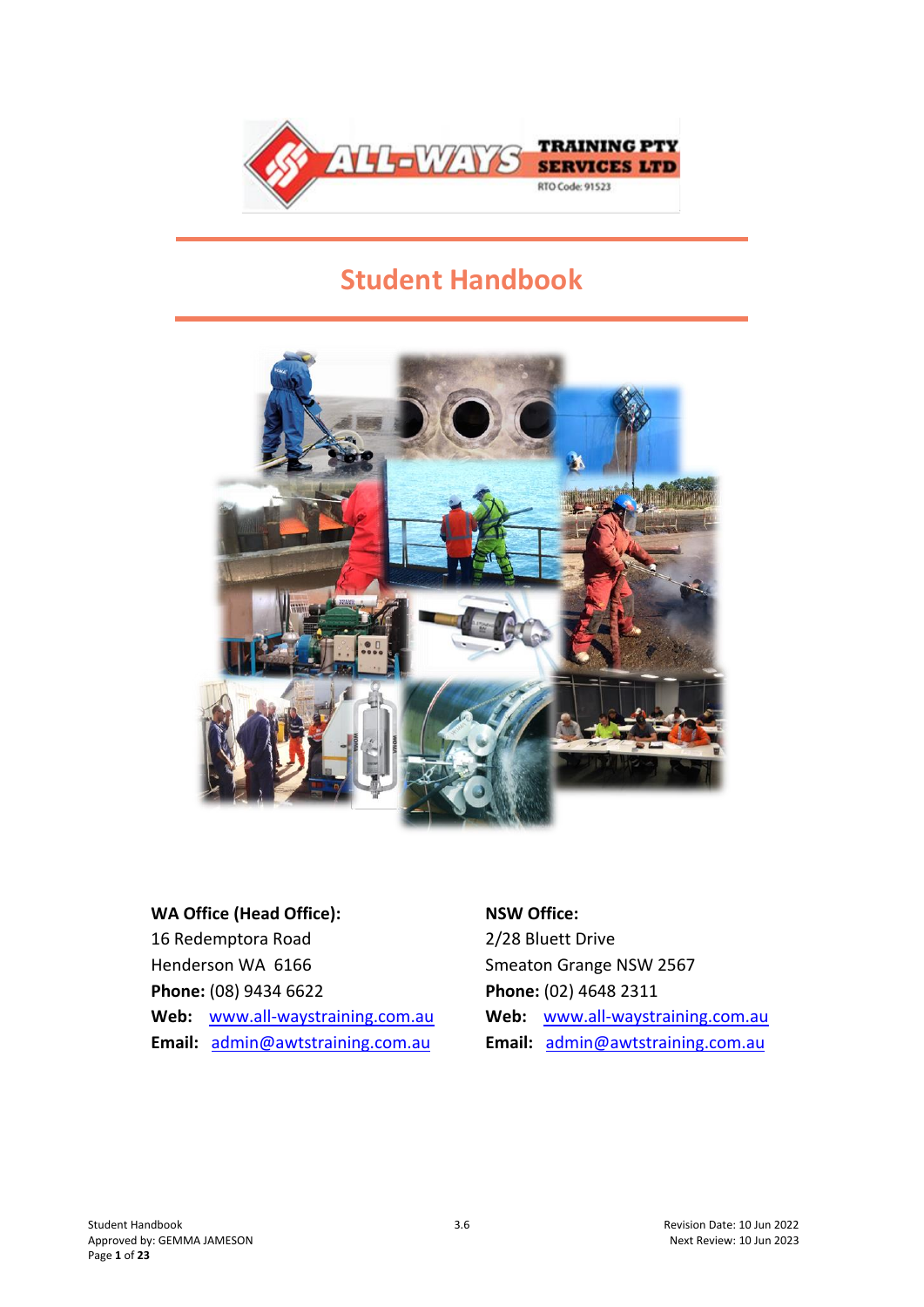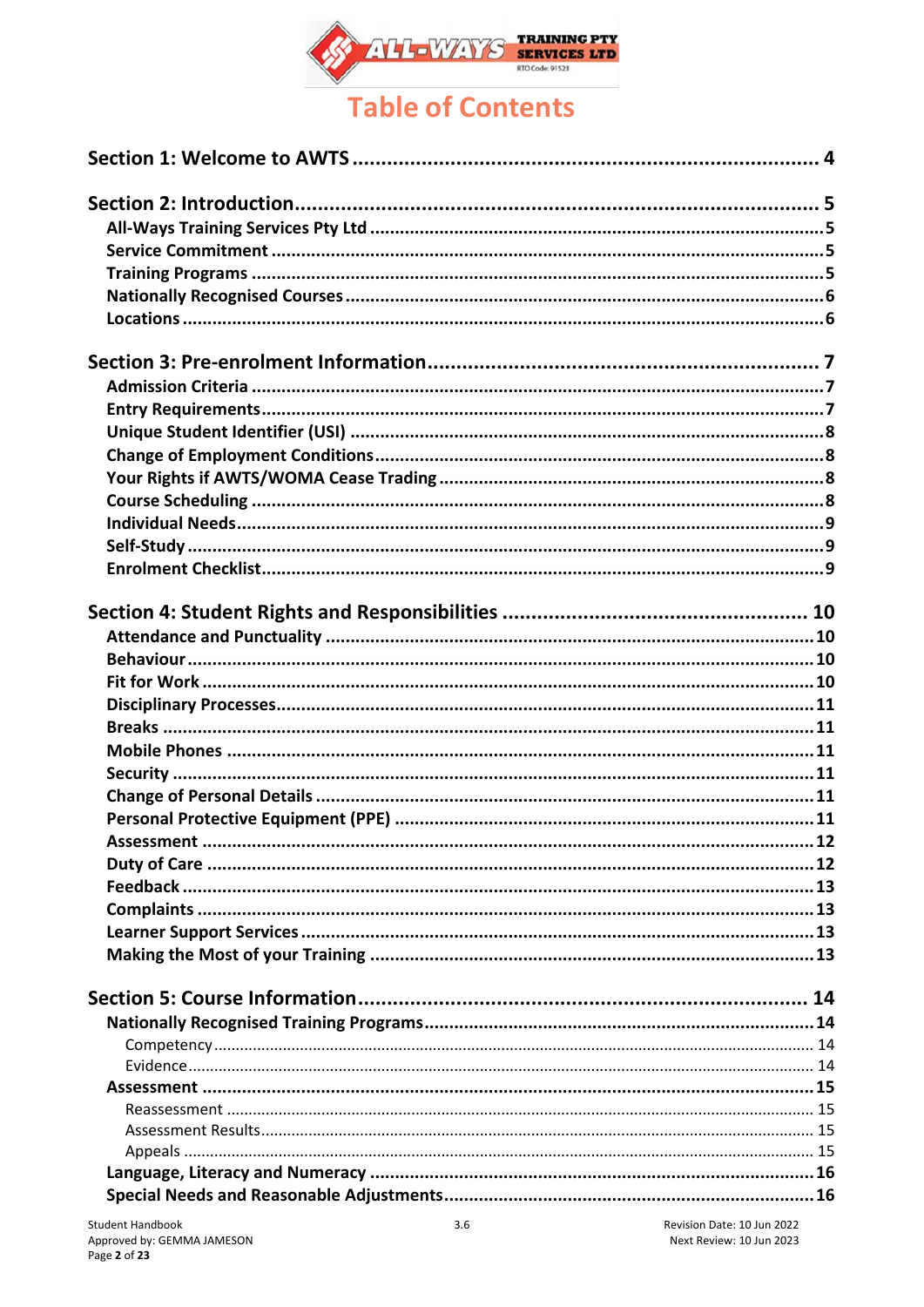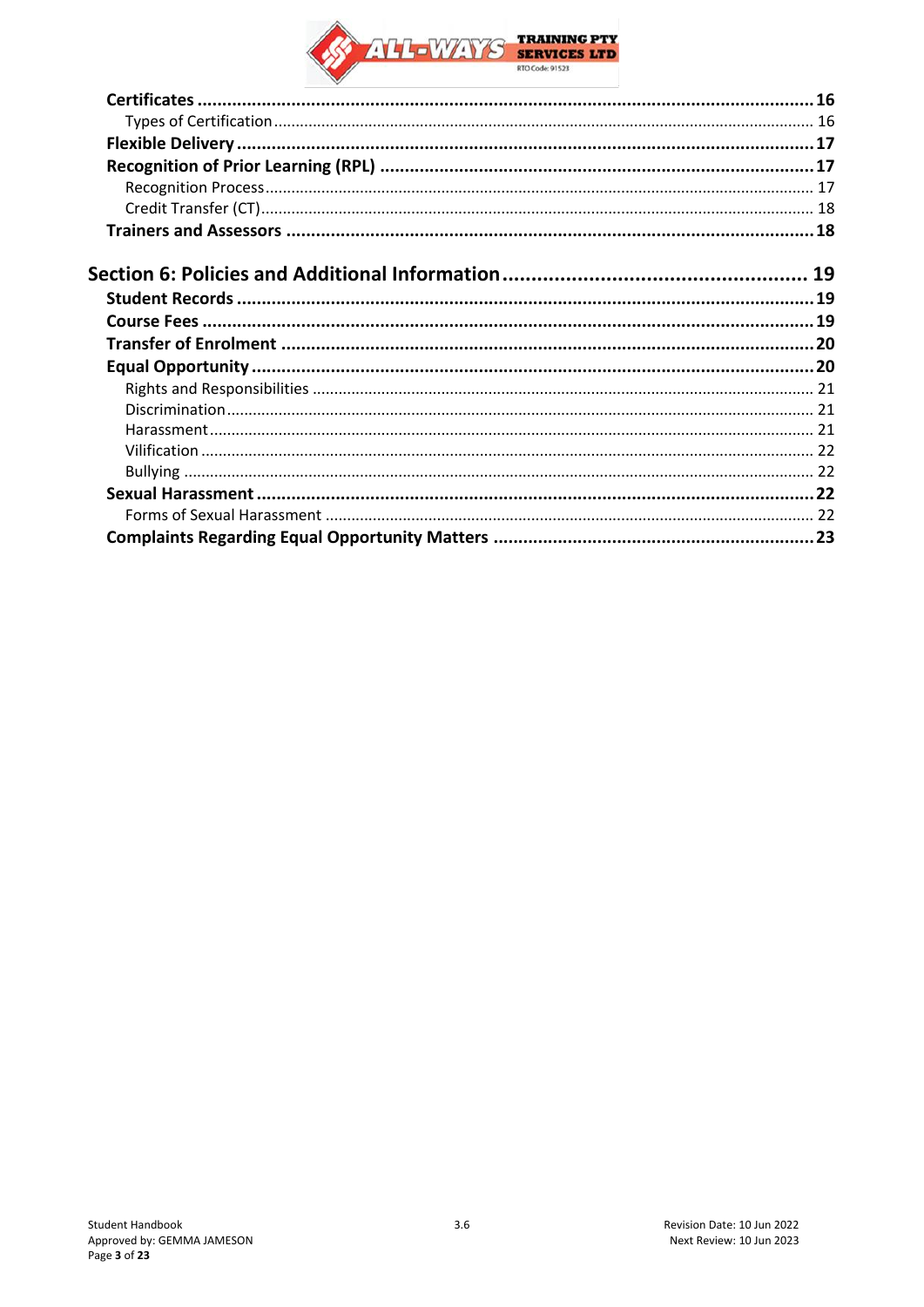

## <span id="page-3-0"></span>**Section 1: Welcome to AWTS**

Thank you for choosing All-Ways Training Services (AWTS) (RTO code 91523) and allowing us to play a role in your learning journey.

We pride ourselves on our professional, flexible learning options and aim to provide you with the best experience possible to achieve your learning goals.

I look forward to hearing of your accomplishments and providing support where I can. I trust you will enjoy your time with us and wish you every success in your learning. Good luck!

Ian Blevin **Chief Executive Officer All-Ways Training Services (AWTS) Pty Ltd**

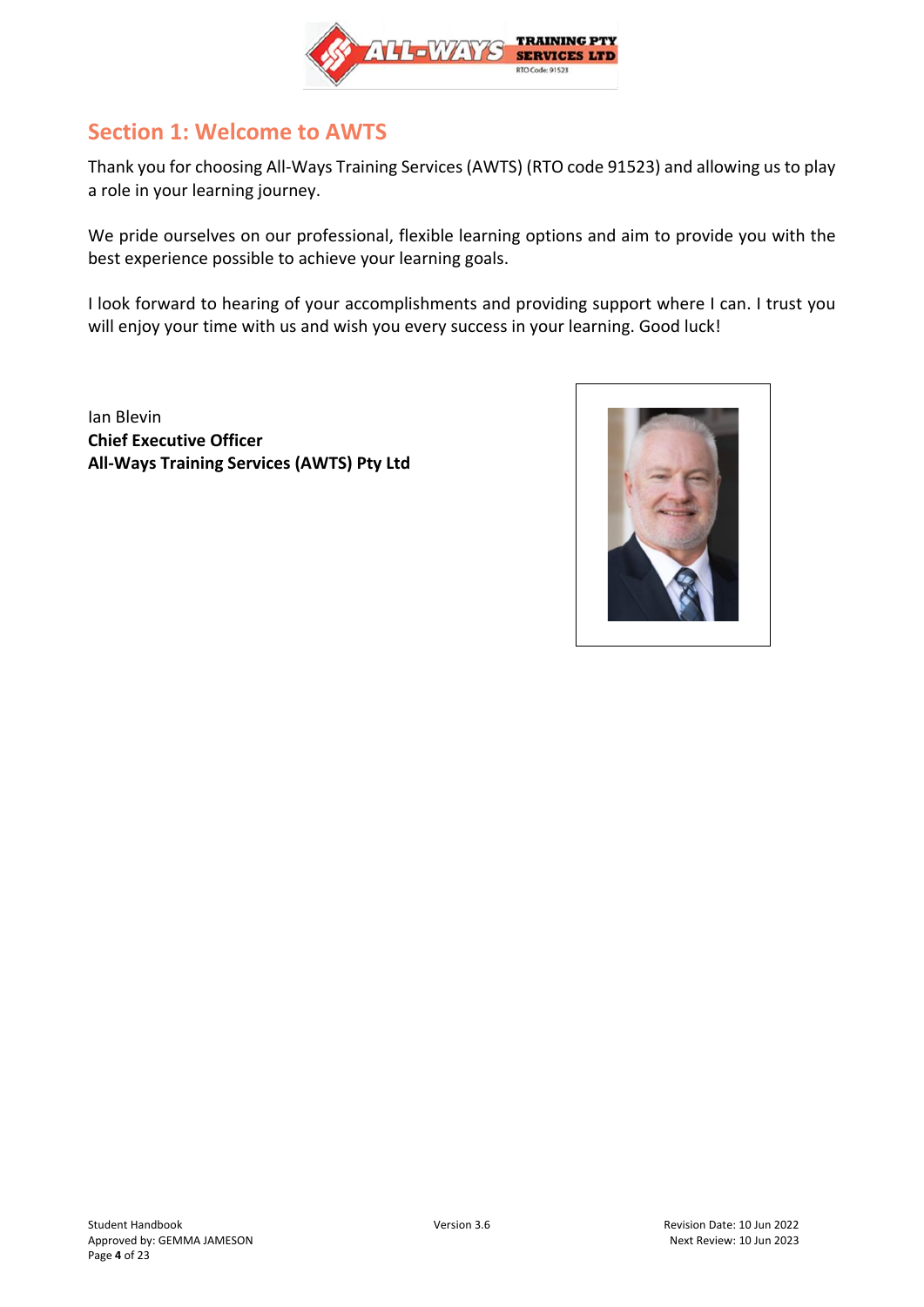

## <span id="page-4-0"></span>**Section 2: Introduction**

This handbook will help you make an informed decision about enrolling with us and will provide all the information you may require as a student with AWTS.

## <span id="page-4-1"></span>**All-Ways Training Services Pty Ltd**

Thank you for considering training with us.

AWTS is a Registered Training Organisation (RTO) registered with the VET Regulator, under RTO Code 91523. We are dedicated to providing industry-based training which complements high pressure water jetting operations in a range of environments, such as offshore processing and subsea, underground/above ground mining, refining process, food industry, vacuum loading, robotic machinery and accessories.

AWTS aims to deliver high quality, innovative and engaging training that is relevant to students, employers and industry. Our commitment to continuous improvement means we are constantly developing and improving resources, processes and facilitation methods to remain ahead in technology and industry standards. We value and welcome your feedback.

AWTS engages a third party, WOMA (Australia) Pty Ltd (WOMA), to deliver training. Essentially this means that your trainer comes from a technical and industrial high pressure water jetting background (WOMA), while AWTS takes care of full compliance with all industry and registered training organisation standards.

### <span id="page-4-2"></span>**Service Commitment**

AWTS is committed to providing quality training and assessment services, delivering:

- Training and assessment services that meet industry needs and trends;
- High quality, innovative and engaging training;
- A student-centred approach;
- A supportive and open learning environment;
- Qualified trainers and assessors with the necessary skills and experience;
- Training which is continuously reviewed and improved;
- Qualified, competent and confident students to the industry.

### <span id="page-4-3"></span>**Training Programs**

AWTS delivers a range of training programs, both accredited and non-accredited, which we conduct as public or customised courses for students and industry. Our holistic approach ensures student needs are met. Accredited programs have been approved by State and/or Commonwealth Government.

If you are unsure which course best suits your requirements, please contact us and we will be happy to discuss the options.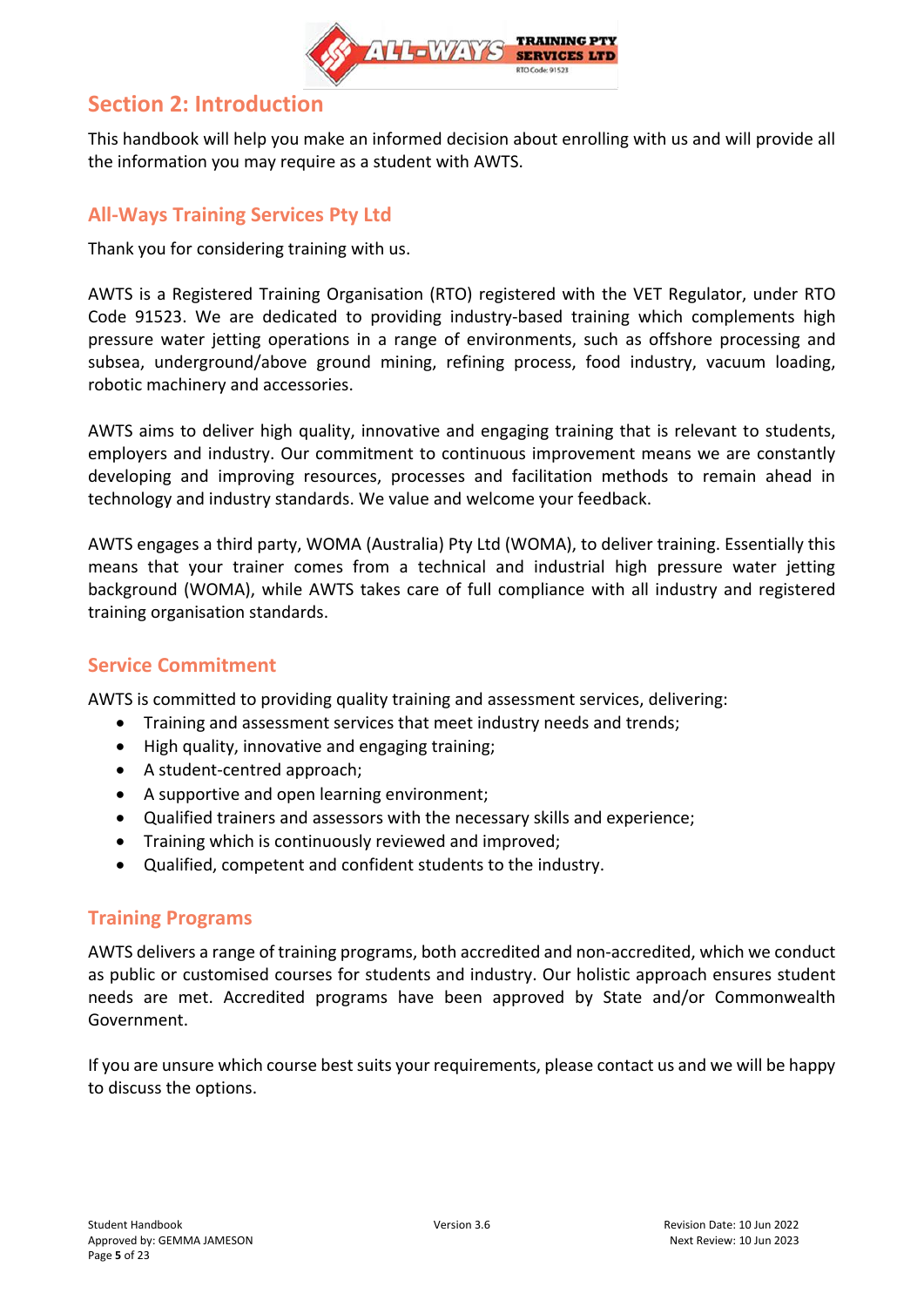

## <span id="page-5-0"></span>**Nationally Recognised Courses**

| <b>Skillset</b>                                                                | Unit of Competencies in Skillset                                                                                                                                                                                                                                               |
|--------------------------------------------------------------------------------|--------------------------------------------------------------------------------------------------------------------------------------------------------------------------------------------------------------------------------------------------------------------------------|
| $MSMSS00017 - Use high$<br>pressure water jetting<br>equipment (Release 1)     | MSMPER200 - Work in accordance with an issued permit (Release 1)<br>MSMWHS110 - Follow emergency response procedures (Release 1)<br>MSMWHS200 - Work safely (Release 3)<br>MSMWJ202 - Use high pressure water jetting equipment (Release 1)                                    |
| MSMSS00018 - Operate<br>a high pressure water<br>jetting system (Release<br>1) | MSMPER200 - Work in accordance with an issued permit (Release 1)<br>MSMWHS110 - Follow emergency response procedures (Release 1)<br>MSMWHS200 - Work safely (Release 3)<br>MSMWJ304 - Operate a high pressure water jetting system (Release 1)                                 |
| MSMSS00005 - Operate<br>a drain cleaning system<br>(Release 2)                 | MEM09002B Interpret technical drawing (Release 1)<br>MSMPER200 Work in accordance with an issued permit (Release 1)<br>MSMWHS110 Follow emergency response procedures (Release 1)<br>MSMWHS200 Work safely (Release 3)<br>MSMWJ302 Operate a drain cleaning system (Release 1) |
| MSMSS00006 - Operate<br>a vacuum loading system<br>(Release 2)                 | MSMPER200 Work in accordance with an issued permit (Release 1)<br>MSMWHS110 Follow emergency response procedures (Release 1)<br>MSMWHS200 Work safely (Release 3)<br>MSMWJ303 Operate a vacuum loading system (Release 1)                                                      |

We also offer any Unit of Competency listed in the above skillsets.

As an RTO, AWTS is bound to comply with the Standards for Registered Training Organisations 2015. Training services provided to students follow policies and processes developed to meet the VET Quality Framework and the Standards for Registered Training Organisations (RTOs) 2015.

AWTS operates in both Workplace Health and Safety (WHS) and Occupational Health and Safety (OHS) jurisdictions. For the purposes of AWTS documents, the terms WHS and OHS have the same meaning and are interchangeable as dictated by the jurisdiction in which the training is being conducted.

### <span id="page-5-1"></span>**Locations**

AWTS has training sites in WA and NSW. We are also able to offer on-site training (by arrangement).

| <b>WA Office (Head Office):</b>  | <b>NSW Office:</b>               |
|----------------------------------|----------------------------------|
| 16 Redemptora Road               | 2/28 Bluett Drive                |
| Henderson WA 6166                | Smeaton Grange NSW 2567          |
| Phone: (08) 9434 6622            | Phone: (02) 4648 2311            |
| Web: www.all-waystraining.com.au | Web: www.all-waystraining.com.au |
| Email: admin@awtstraining.com.au | Email: admin@awtstraining.com.au |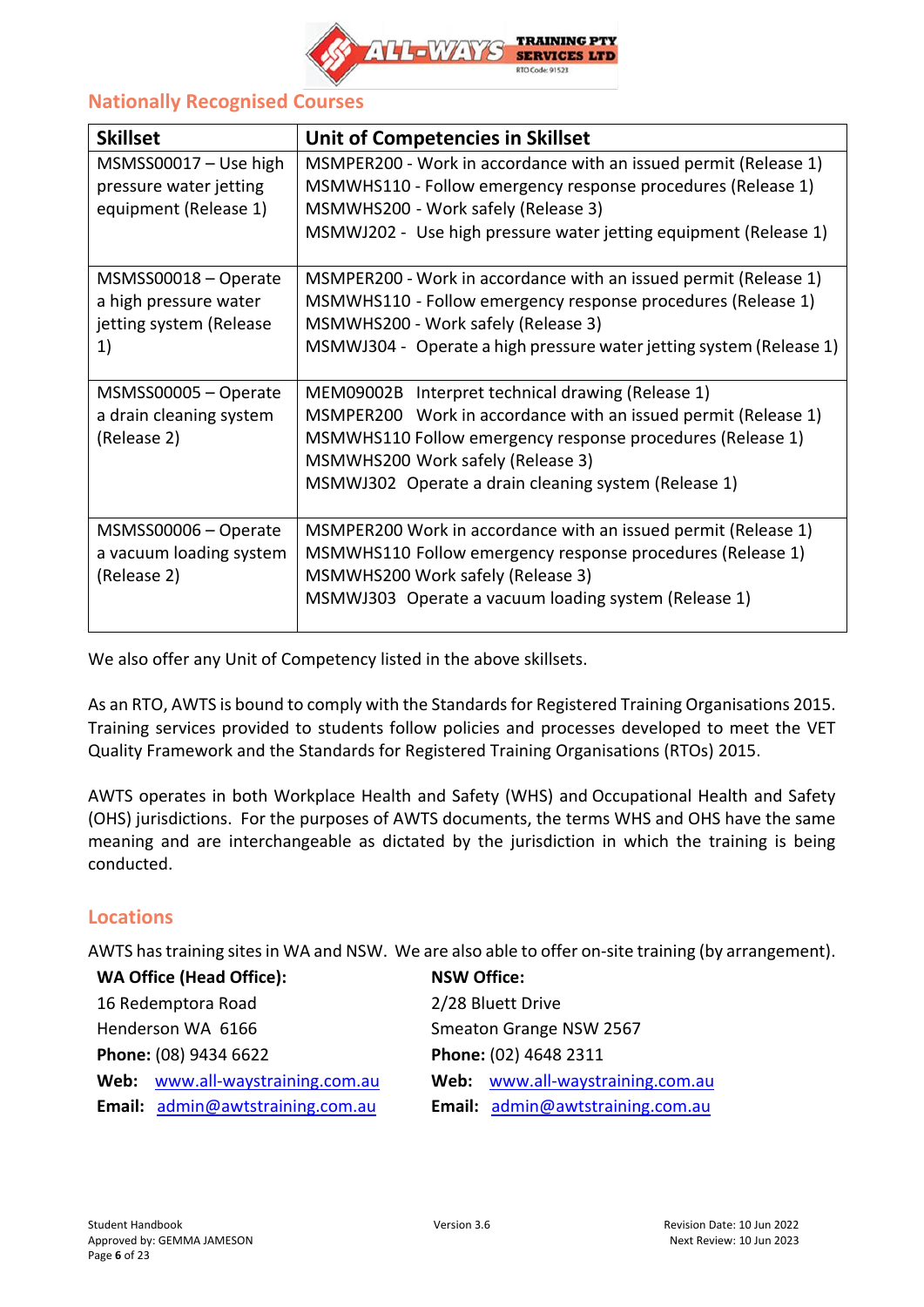

## <span id="page-6-0"></span>**Section 3: Pre-enrolment Information**

## <span id="page-6-1"></span>**Admission Criteria**

To enrol in any of the nationally accredited courses run by AWTS, the following criteria must be met:

- 1. Students must be 18 years of age or older.
- 2. Students must meet the required level of language, literacy and numeracy skills for the course.
- 3. Due to Health and Safety legislation and requirements of the job, students are required to advise AWTS of any learning or physical disabilities. Students must be able to undertake the following physical duties:
	- a. Climb on platforms;
	- b. Stand for long periods of time;
	- c. Support a pushing or pulling force;
	- d. Lift, push and pull in accordance with Safe Work Australia Guidelines.
- 4. Provide one form of Government issued photo identification e.g. Driver's Licence, Passport.
- 5. If an Australian Citizen or Permanent Resident; copy of Medicare Card, Australian Birth Certificate or Australian passport.
- 6. If not an Australian Citizen or Permanent Resident; copy of passport. With student's permission, AWTS will then conduct a VEVO check to ensure eligibility to study.
- 7. USI (Unique Student Identification) must be provided. If you do not have a USI, please go to [https://www.usi.gov.au](https://www.usi.gov.au/) to obtain one.
- 8. For training conducted at locations other than AWTS sites, proof of the student's induction on the agreed training site must be supplied.

Where a student requests AWTS to waive any admission criteria for a special circumstance, the Director (or Director's delegate) will have sole discretion as to whether we will proceed with enrolment.

## <span id="page-6-2"></span>**Entry Requirements**

If attending an Operator course (MSMSS00018 - Operate a high pressure water jetting system), there are 2 pre-requisites for the unit MSMWJ304 - Operate a high pressure water jetting system:

- 1. Evidence of a minimum of 120 hours experience on a variety of Class B water jetting tools e.g. gun, flexi-lance, tank cleaning head. Evidence may be in the form of a Log Book or a Statutory Declaration, or where the course has been booked by a student's employer, an Evidence Letter on letter-headed paper from the employer; AND
- 2. Students must already hold MSMWJ202 Use high pressure water jetting equipment. (Students who do not hold this unit but hold MSMSS00003 – Use high pressure water jetting or MSMSS00004 – Operate a high pressure water jetting system may apply for Recognition of Prior Learning, please contact us for details)

Note: The Operator course if the only AWTS course with entry requirements (stipulated by the training package).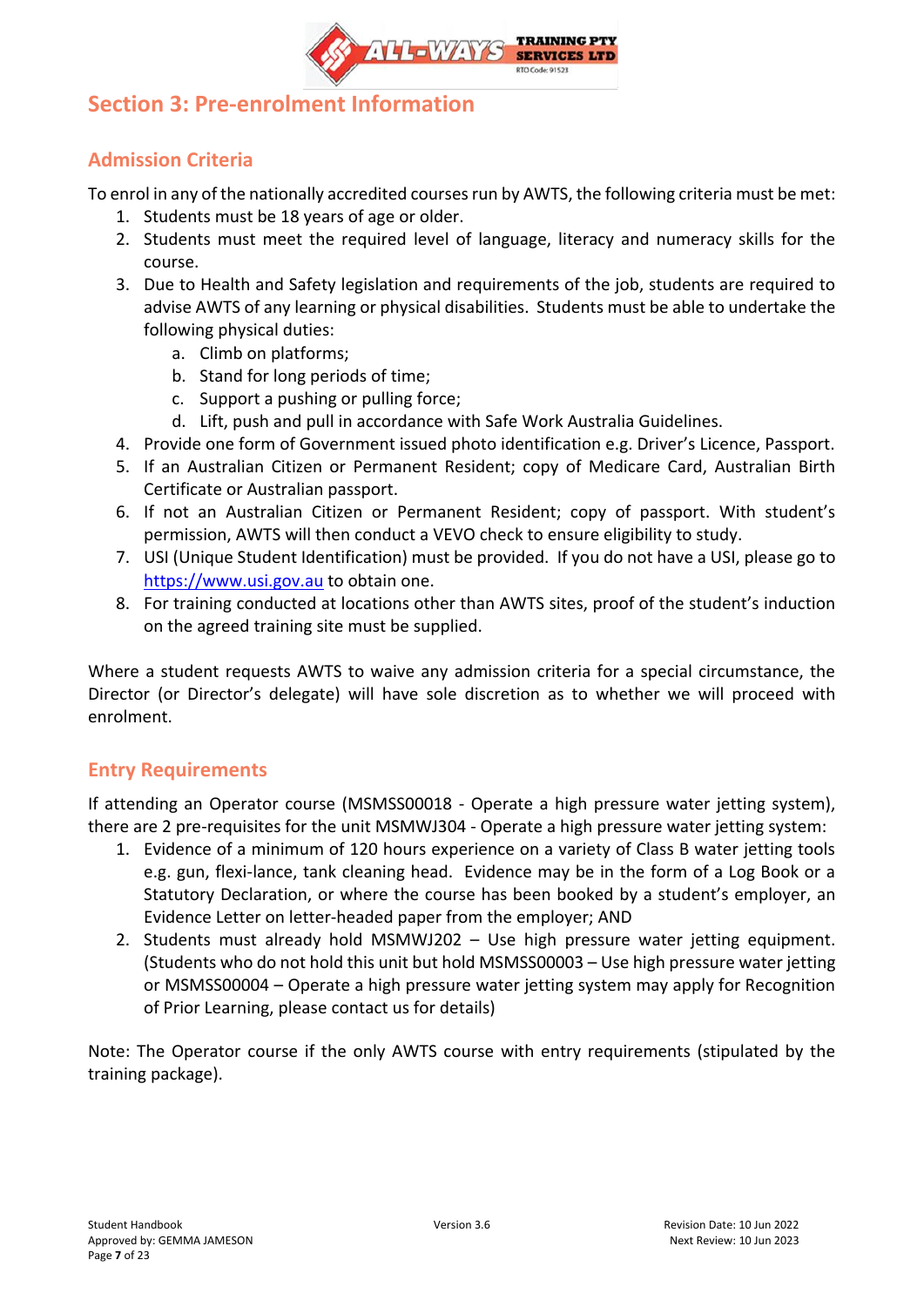

### <span id="page-7-0"></span>**Unique Student Identifier (USI)**

You will need a USI in order to enrol with AWTS. Legally, a Registered Training Organisation (RTO) can only issue a Vocational Education and Training (VET) qualification or a VET statement of attainment to someone with a USI, unless that person has been granted an exemption.

If you do not know your USI or do not already have a USI, please visit the USI website: <https://www.usi.gov.au/students/get-a-usi>

AWTS has policies in place to ensure that student USI's are not collected, used or disclosed to anyone other than the student or for any purpose other than those set out in legislative guidelines.

If you wish to apply for an exemption from having a USI, you must complete the online application available here:<https://www.usi.gov.au/students/individual-exemptions>

### **The actual and potential consequences of not being assigned a USI include:**

- you will not be able to obtain an authenticated VET transcript through your USI account which provides consolidated information about any VET courses, modules or units of competency undertaken by you since 1 January 2015
- your transcript will not include information on any VET study you did while you had an exemption. If you decide to get a USI in the future, you won't be able to provide your transcript to an RTO which may assist with enrolments or credit transfers.

## <span id="page-7-1"></span>**Change of Employment Conditions**

If at any time between enrolment and the issuing of certification a student's employment status changes, the student may, in writing, alter their enrolment information/instruction.

After a change in employment conditions, the student may continue with the course at their own cost (at the advertised cost of the course at the time).

If a student has successfully completed a training course but their employer does not pay the appropriate course fees to AWTS, a student may pay for the course themselves, at the advertised rate, to obtain their certification.

### <span id="page-7-2"></span>**Your Rights if AWTS/WOMA Cease Trading**

In the unlikely event that AWTS or WOMA cease trading after you have enrolled with us, we will:

- Refund any course fees already paid
- Refer you to another RTO.

### <span id="page-7-3"></span>**Course Scheduling**

All courses (with the exception of corporate group bookings) must have a minimum of five participants in order to run. The maximum number of students per course is always ten. Courses are scheduled in advance but AWTS reserves the right to move course dates where necessary. If we need to move course dates, we will advise students as early as possible and we will work with them to find suitable alternative course dates.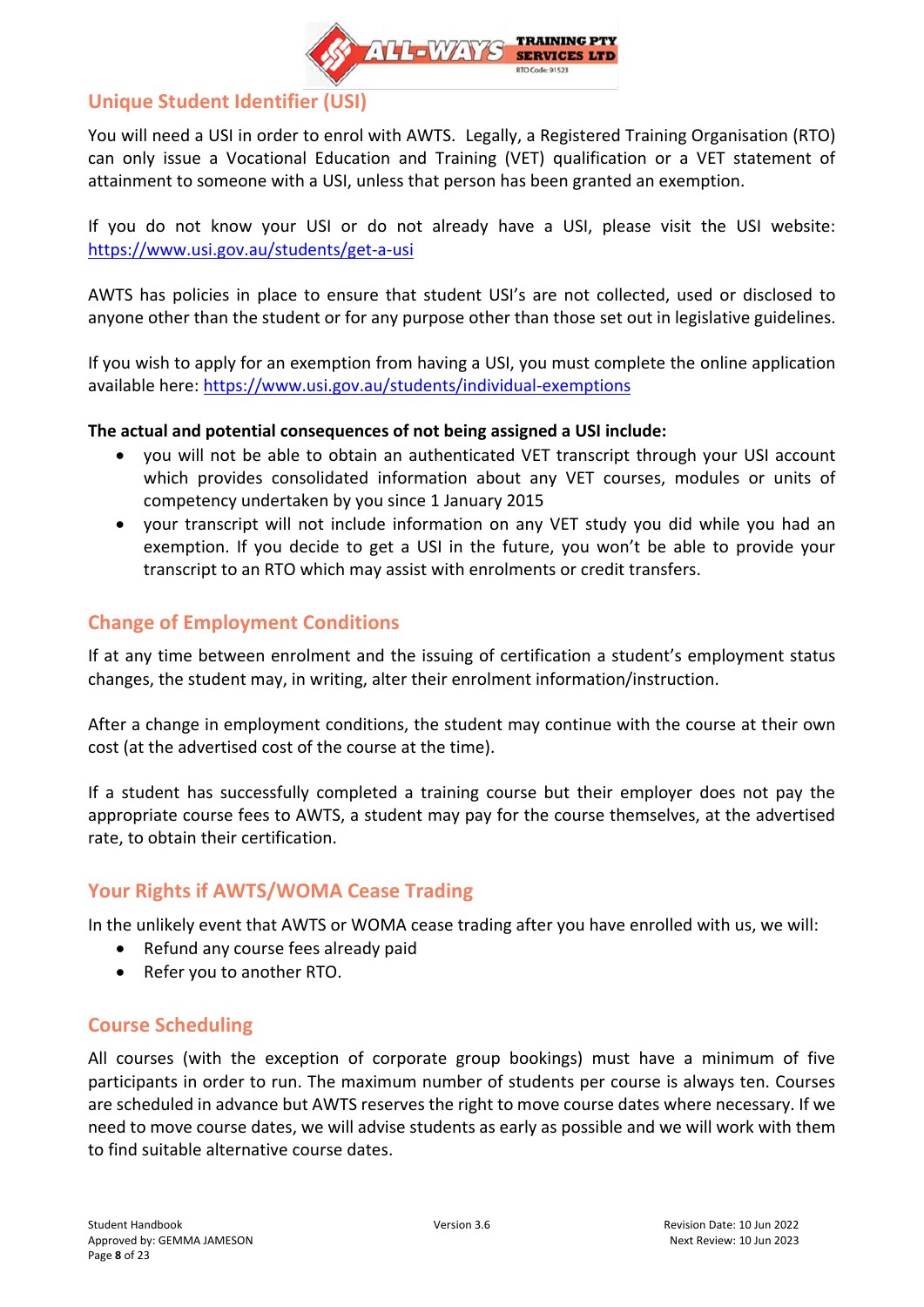

### <span id="page-8-0"></span>**Individual Needs**

We are committed to addressing your individual needs as much as possible. We're happy to discuss your individual needs prior to (or upon) course commencement and will do our best to meet them. A list of External Support Services is available on our [website.](https://www.all-waystraining.com.au/student-info/)

The courses we offer are all short in duration (2 days or less) and are prescriptive in technical content. Our trainers/assessors will work with you to draw on and incorporate your existing skills, knowledge and experience. We will also take into consideration your language, literacy and numeracy needs, your personal welfare needs and your academic study needs. Please ensure that you inform us of your individual needs as soon as possible.

### <span id="page-8-1"></span>**Self-Study**

Upon enrolment, you will be sent the Course Workbook for self-study purposes. To ensure that you are ready for the course, you are encouraged to read the document prior to attending. If you have any concerns or questions regarding the self-study materials, please contact us.

### <span id="page-8-2"></span>**Enrolment Checklist**

The following checklist indicates all of the information/documentation you will need to complete your enrolment.

| Register for a USI/have your USI number available (this must be entered on your<br>enrolment form)                                |  |
|-----------------------------------------------------------------------------------------------------------------------------------|--|
| One form of photo identification, for example:<br>Current Driver's License<br>Passport                                            |  |
| Medicare Card, Australian Passport or Australian Birth Certificate if you have one                                                |  |
| Copy of your passport if not an Australian Citizen                                                                                |  |
| RPL Application (if relevant)                                                                                                     |  |
| Credit Transfer Application (If relevant)                                                                                         |  |
| If seeking RPL/Credit Transfer: Any qualifications, certificates, statements of attainment                                        |  |
| If enrolling in Operator Skillset or Operator Upgrade course: Log Book, Statutory<br>Declaration or Evidence Letter from employer |  |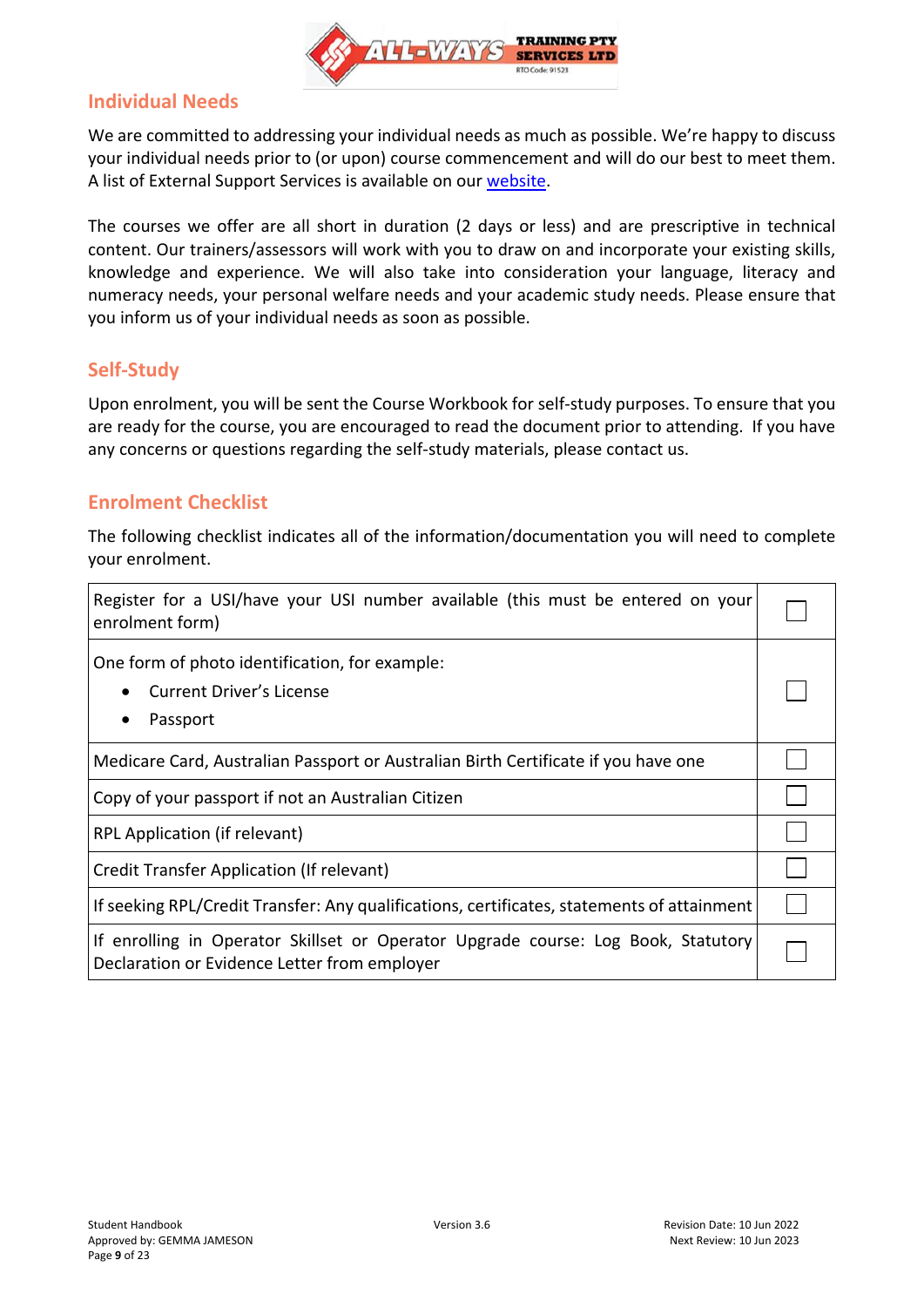

## <span id="page-9-0"></span>**Section 4: Student Rights and Responsibilities**

<span id="page-9-1"></span>Please familiarise yourself with the following guidelines regarding your obligations as a student.

## **Attendance and Punctuality**

Attendance is recorded each day. These records are required for both learning and health and safety reasons. It is expected that students arrive to class on time and remain for the full duration of the course.

Students must be ready to commence training at the times set by the trainer to ensure that there is adequate time to cover all necessary content and that other students are not disadvantaged. Any student arriving late (to the start of any day of the course or returning late from any breaks) may be asked to leave the course at the trainer's discretion and in this event, the student will not be eligible for a refund.

Should you unexpectedly need to leave a class/course early, you must advise the trainer/assessor before leaving.

Where a student has been unable to complete a course due to unforeseen circumstances, they must arrange to complete the course within 3 months of the original start date. If the course is not completed within 3 months of the original start date, the student will need to arrange to re-sit the full course at full cost.

### <span id="page-9-2"></span>**Behaviour**

Students are expected to behave appropriately, in a mature and professional manner at all times. Misconduct will not be tolerated and students may be asked to leave the course, at the trainer's discretion, in the event of inappropriate behaviour. There will be no refund of fees if this situation is to arise.

Misconduct includes:

- Any offensive conduct or unlawful activity (e.g. theft, fraud, violence, assault);
- Interfering with another person's property;
- Removing, damaging or mistreating AWTS property or equipment;
- Cheating/plagiarism;
- Interfering with another student's ability to learn through disruptions during training;
- Breach of confidentiality;
- Inappropriate language;
- Serious negligence, including WHS/OHS non-compliance;
- Discrimination, harassment, intimidation or victimisation;
- Being affected by drugs or alcohol and being unfit to participate in learning activities;
- Bullying, disrespectful and/or discourteous behaviour.

## <span id="page-9-3"></span>**Fit for Work**

Students who are not fit for work (appear to be under the influence of alcohol, drugs or other illegal substances, or falling asleep in class) or who do not have the correct PPE, will not be allowed to take part in the training course for health and safety reasons. There will be no refund of fees if this situation is to arise.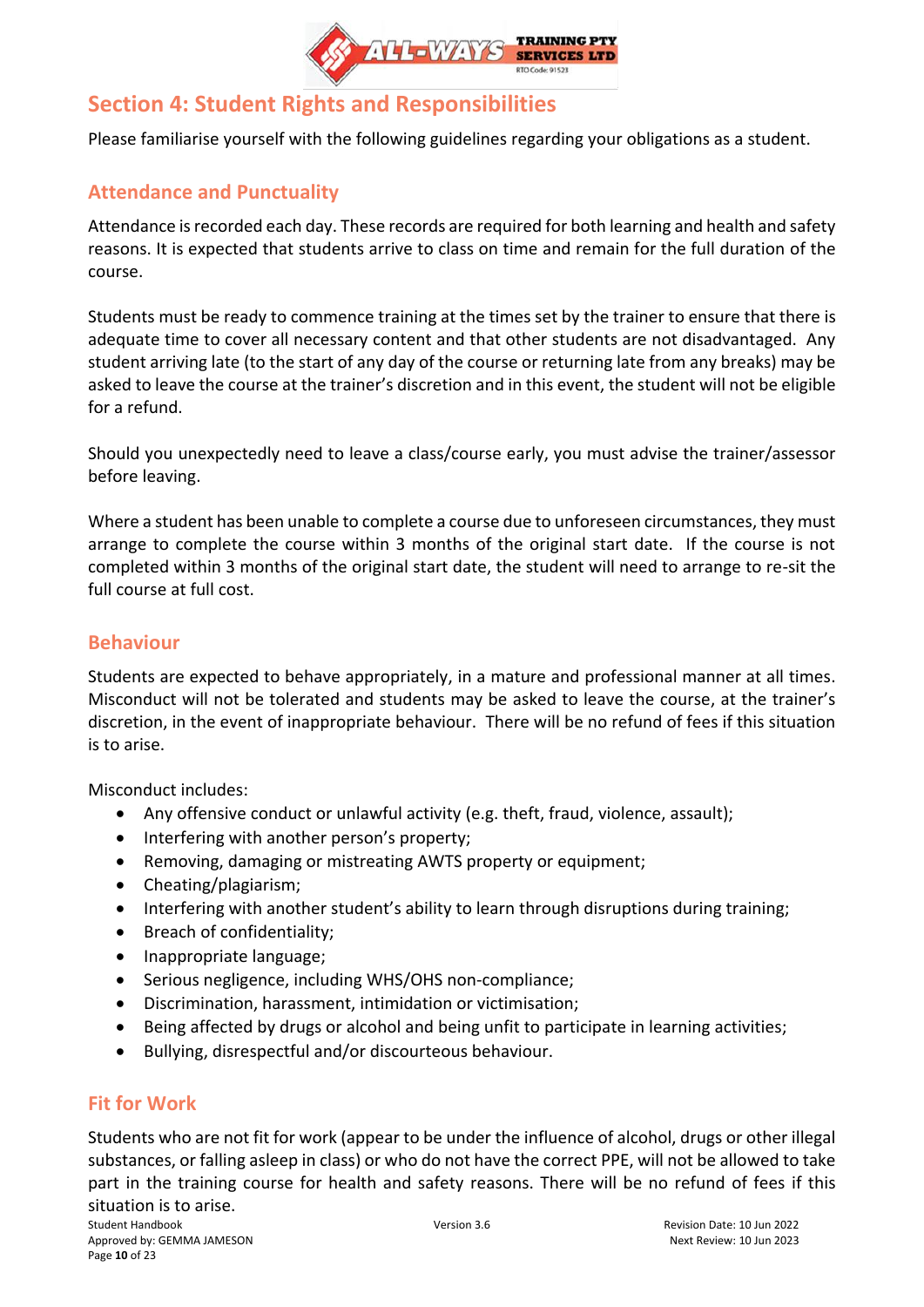

### <span id="page-10-0"></span>**Disciplinary Processes**

AWTS may implement student discipline processes should a student be found to be acting inappropriately (see 'Behaviour' heading above and 'Assessment' heading below).

Any breaches of discipline will result in the student being given a verbal warning.

Further disciplinary processes may include:

- The student being asked to justify why they should continue to participate in the learning group;
- Suspension from the training room;
- Expulsion from the training room; or
- Expulsion from the training course with no refund of fees.

### <span id="page-10-1"></span>**Breaks**

Your trainer will advise timings for all breaks. Typically, the following break times have been allocated, however they may vary:

- 15 minutes for morning and afternoon tea breaks
- 30 minutes for lunch breaks

AWTS will provide morning tea (tea, coffee and biscuits available), however students will need to provide their own lunch. There are lunch bars within walking distance of AWTS venues.

### <span id="page-10-2"></span>**Mobile Phones**

**All phones must be turned off during training**, as a courtesy to the trainer/assessor and other students. In an emergency where you need to be contacted, please advise your trainer/assessor so that arrangements can be made.

### <span id="page-10-3"></span>**Security**

Do not leave bags or other valuables unattended. Although the building may be reasonably secure, you are ultimately responsible for your own belongings. AWTS accepts no responsibility for any belongings which may be stolen or go missing.

### <span id="page-10-4"></span>**Change of Personal Details**

Students are required to ensure their personal details recorded with AWTS are up-to-date at all times. Should your circumstances or details change, please contact our office to advise us as soon as possible.

### <span id="page-10-5"></span>**Personal Protective Equipment (PPE)**

For the safety of all students and co-workers, AWTS requires that the following minimum industrial clothing and PPE must be worn during training at any site:

As a student you must supply and wear;

• Industrial clothing in accordance with site requirements (at AWTS sites: long sleeved shirt and trousers or overalls);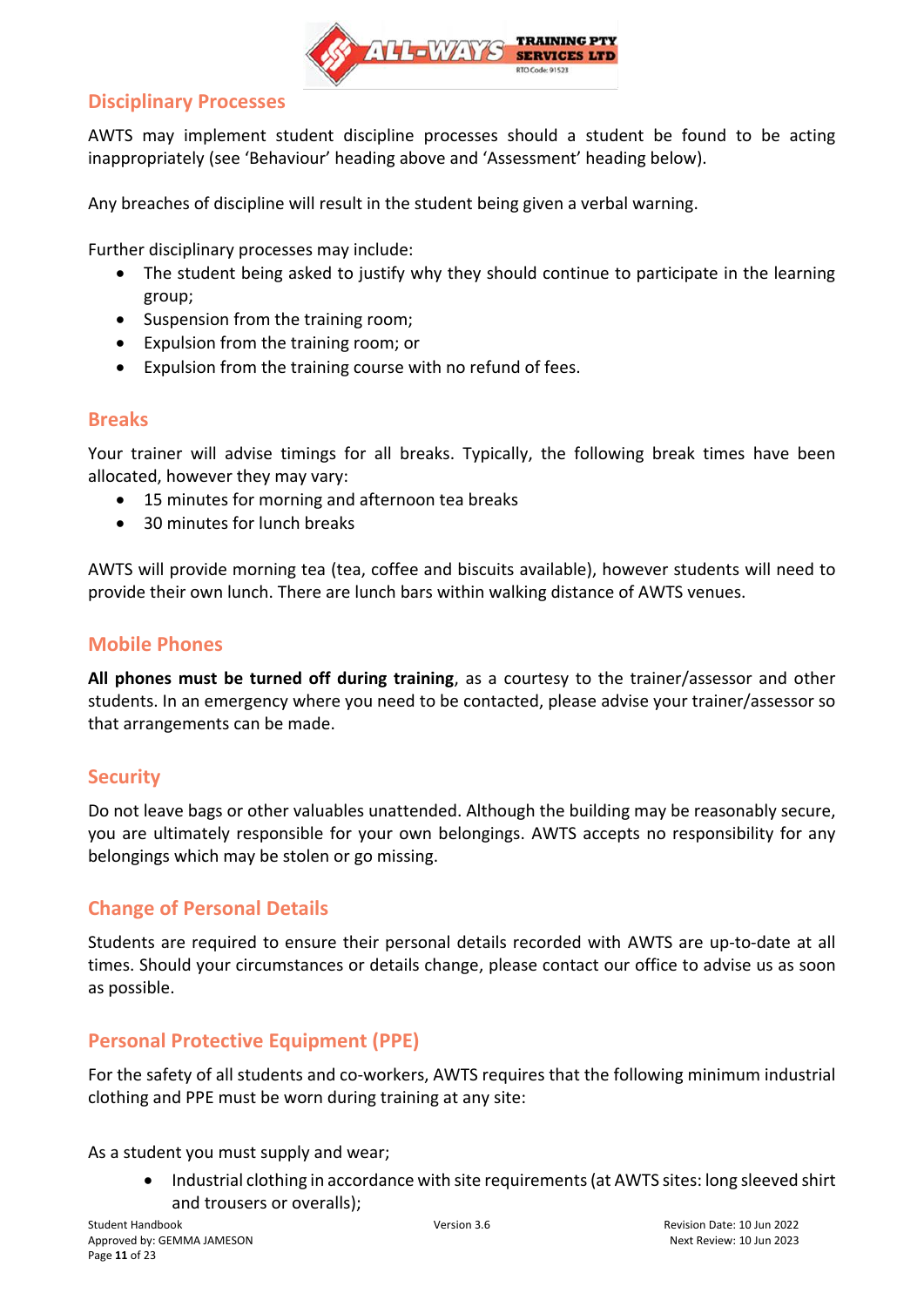

- Industrial footwear with protected toe cap (either steel or composite construction);
- Protective industrial work gloves;
- Head protection (at AWTS sites: either a safety hat or sun hat);
- Eye protection (glasses or mono goggles); and
- Hearing protection (ear plugs or muffs).

NOTE**:** For safety reasons, students who do not supply and wear the correct PPE may not be able to complete the course.

In addition, and in accordance with the requirements of relevant Standards and Safety Guidelines, the following specific PPE will be supplied, as required, by AWTS if training is delivered at AWTS sites, or supplied by the site owner if the training is delivered at an approved AWTS client site:

- Body armour, foot and lower leg protection;
- Face shield; and
- Respiratory Protection (if deemed necessary by the Hazard Assessment).

NOTE: When training is delivered at an approved AWTS client site, minimum industrial clothing and PPE will be dictated by the relevant Site Hazard Assessment and the site requirements.

### <span id="page-11-0"></span>**Assessment**

The details of how we will assess you are contained in Section 5 of this handbook. Your duty as a student is to ensure that you comply with all assessment rules. The following will not be tolerated and will result in expulsion from the training course with no refund of fees:

**Cheating -** All assessments must be 100% your own work. Cheating or using another person's work as your own will not be tolerated.

**Collusion -** Collusion is the presentation of work, which is the result in whole or in part of unauthorised collaboration with another person or persons.

### <span id="page-11-1"></span>**Duty of Care**

Under Workplace Health and Safety legislation, students have a duty of care to maintain a safe environment for both themselves and their fellow students.

Should you be involved in an accident which results in personal injury and/or damage to equipment or facilities, notify your trainer/assessor immediately.

If you have a personal health condition which may become critical while attending training, please advise us before commencing the course. All information will be treated in strict confidence and is only required to ensure that AWTS can provide support or treatment should an emergency arise.

Emergency procedures and exit plans will be discussed during the AWTS site induction and must be followed.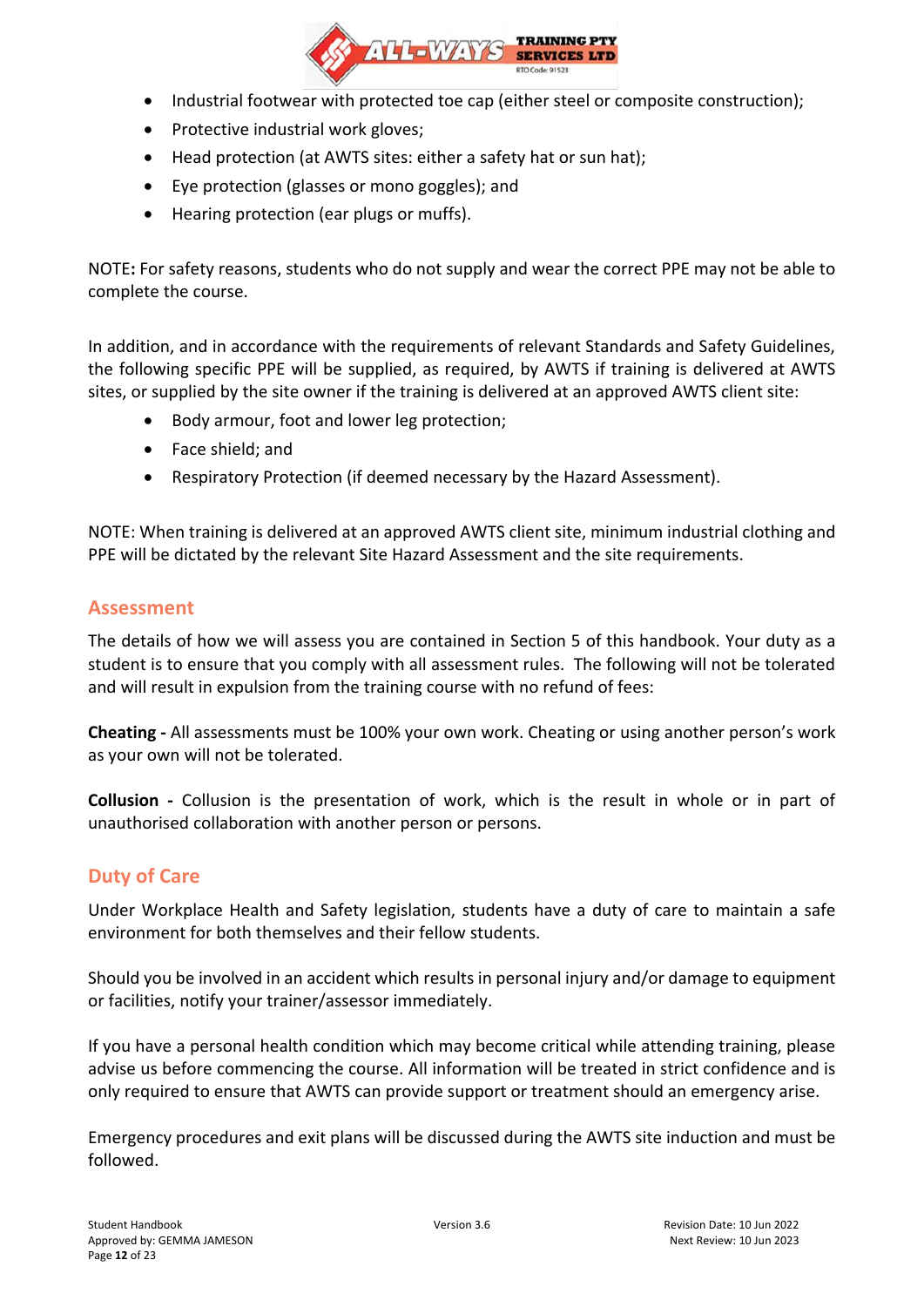

You have a duty to:

- Protect your own health and safety and to avoid adversely affecting the health and safety of any other person;
- Not wilfully or recklessly interfere or misuse anything provided by AWTS/WOMA in the interests of health, safety and welfare;
- Cooperate with health and safety directives given by staff of AWTS/WOMA;
- Ensure that you are not affected by the consumption of drugs or alcohol.

### <span id="page-12-0"></span>**Feedback**

AWTS values all feedback as it assists us with continuous improvement. Students are encouraged to provide any positive and/or constructive feedback they have about our courses and/or facilities.

Students will be provided with a questionnaire and opportunities to provide feedback during the course, however feedback can be provided at any time.

### <span id="page-12-1"></span>**Complaints**

We take all complaints very seriously and will work with you to resolve any issues as quickly as possible. If you have a complaint, please view our Complaints Policy on the AWTS [website.](https://www.all-waystraining.com.au/student-info/)

### <span id="page-12-2"></span>**Learner Support Services**

AWTS understands that there are times when personal issues may affect your ability to undertake your training. AWTS has identified a number of support services for students who have special needs or who require additional support and assistance to undertake or complete their learning. A list of External Support Services is available on our [website.](https://www.all-waystraining.com.au/student-info/)

### <span id="page-12-3"></span>**Making the Most of your Training**

We want you to get the most from your training opportunity. Please ensure that you:

- Attend all training sessions and complete all required reading and learning activities;
- Are a willing student;
- Work with fellow students;
- Respect the opinions of others;
- Ensure you have a clear understanding of the assessment requirements;
- Take responsibility for the quality of evidence that you submit to the assessor;
- Complete and submit all assessments and tasks on time, using clear and concise language;
- Be willing to speak to your trainer/assessor if you do not understand the training activity or assessment task.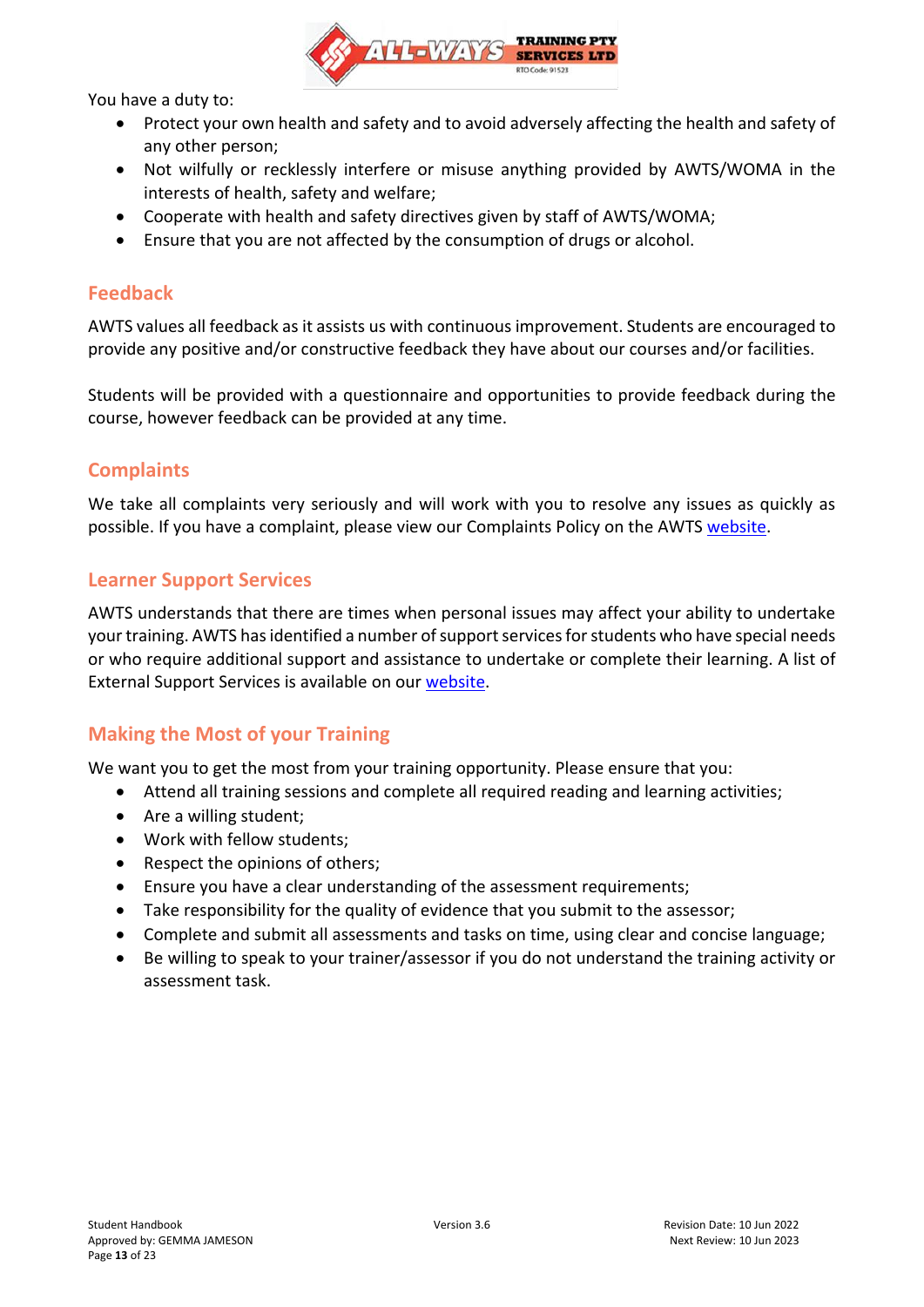

## <span id="page-13-0"></span>**Section 5: Course Information**

## <span id="page-13-1"></span>**Nationally Recognised Training Programs**

Nationally recognised training programs are competency based, meaning that assessments measure a student's ability to apply relevant knowledge and skills to perform workplace tasks (to a specified standard).

The specific skills and knowledge required for particular workplace activities are set out in Units of Competency which can be grouped together to formulate the completion of a nationally recognised qualification or skillset. Nationally recognised qualifications and skillsets are outlined in Training Packages. These can be viewed at [www.training.gov.au.](http://www.training.gov.au/)

Each qualification and skillset has a list of foundation skills which describe the non-technical skills and competencies that are important for effective and successful participation in the workforce. For each qualification and skillset there are specific foundation skills and these foundation skills are integrated within the assessment requirements of a nationally recognised course.

### <span id="page-13-2"></span>**Competency**

It is important to note that the rules and requirements of a Unit of Competency and a qualification or skillset are applied to all students regardless of where they are, or the mode of training delivery provided.

To be deemed competent in any Unit of Competency, a student must provide evidence of the required skills and knowledge to complete work tasks to the standard that is required in the workplace. Skills need to be demonstrated in a range of situations and environments (which could include simulated applications in a learning environment) over a period of time.

### <span id="page-13-3"></span>**Evidence**

Evidence is the material proof that you have performed the specified competency or task to the required standard. Your evidence requirements will be determined by the Unit of Competency, employability skill requirements, industry expectations, Government regulations, and your qualifications and current experience. Evidence can take many forms and you will be required to present more than just one piece of evidence.

Assessment tools that we provide to you set out the exact requirements for evidence for each unit/course.

Your evidence must also demonstrate the following:

- That you can do the job or task to the required standard;
- Understanding of why the job should be done in a particular way;
- Able to handle unexpected issues or problems;
- Work well with others in a team-based environment;
- Do more than one thing at a time, e.g. perform the task and be aware of the occupational health and safety requirements; and
- Know the workplace rules and procedures.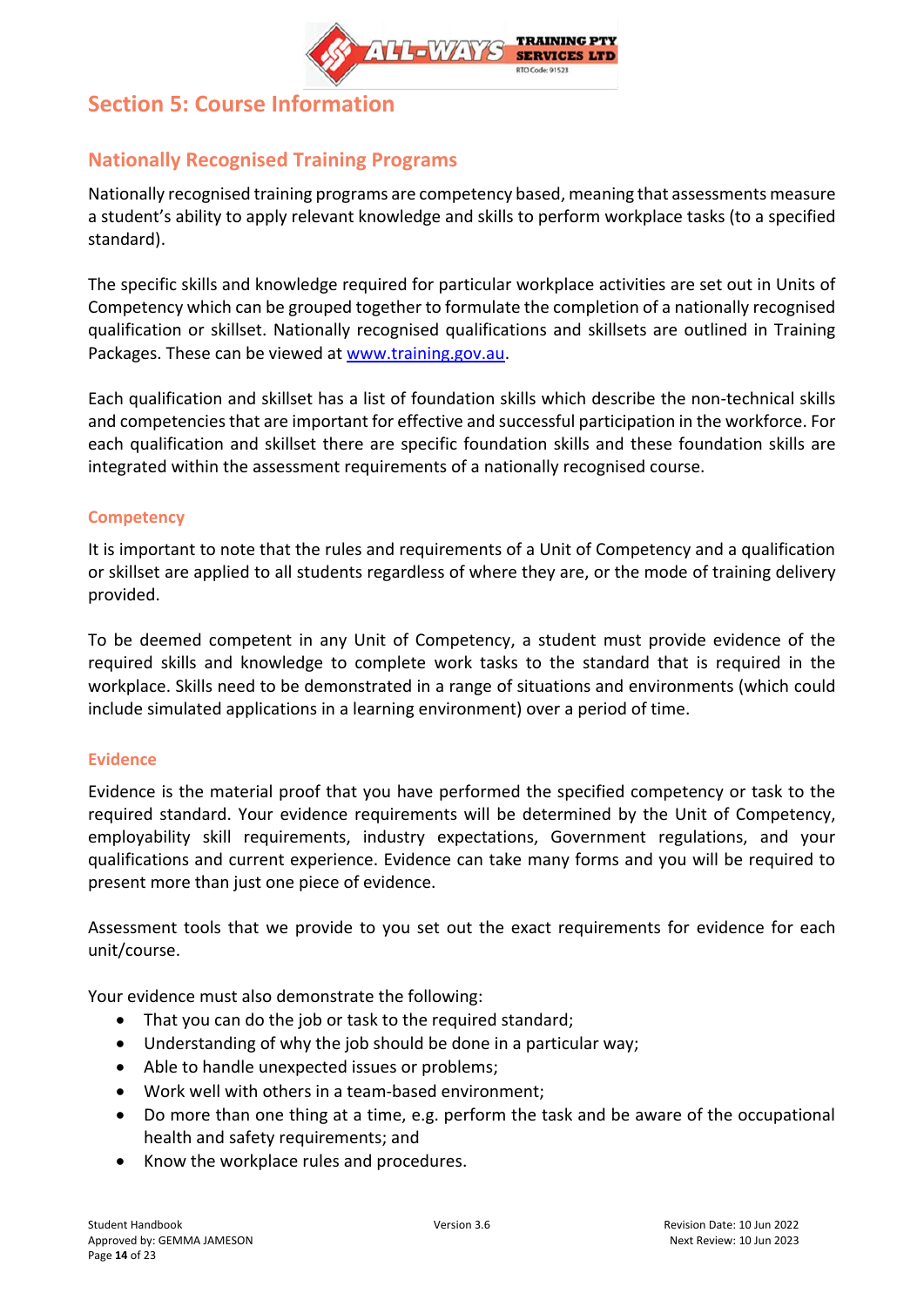

### <span id="page-14-0"></span>**Assessment**

Assessment is the process of collecting evidence and making judgement on whether competency has been achieved. It confirms whether a student has performed to the standards expected in the workplace and as expressed in relevant competency standards.

Assessment activities and expectations will be explained to students at course commencement and are outlined within learner/assessment resources. An assessor will also be available during the course if you have any questions.

Throughout the training program you will be assessed to see if you have gained the necessary skills and knowledge to achieve the qualification. Your trainer/assessor is required to ensure that the assessment tasks you undertake meet the national principles of assessment and rules of evidence.

Various assessment tasks and activities may be included in your assessment, such as:

- Observation of performance;
- Written activities;
- Written/oral questioning;
- Oral presentations;
- Workplace performance;
- Case studies;
- Role plays/simulations;
- Demonstration of skills; and
- Portfolio of evidence.

#### <span id="page-14-1"></span>**Reassessment**

A reassessment will take place when a student does not meet competency requirements during an assessment. Before reassessment, the trainer/assessor will provide feedback regarding the area deemed 'not yet competent'. During reassessment, students may be asked to repeat whole tasks or components of tasks and the trainer/assessor will be available for support and guidance throughout.

<span id="page-14-2"></span>If you would like to know more, our Assessment Policy can be viewed on our [website.](https://www.all-waystraining.com.au/student-info/)

#### **Assessment Results**

Assessment results will be provided to students as soon as is practical, usually at the end of the course. Assessment results are confidential at all times and will not be given to a third party unless a written request, signed by the student, has been received.

### <span id="page-14-3"></span>**Appeals**

You have the right to appeal any assessment decision we make and all appeals will be handled promptly. If you would like know more, our Appeal Policy can be viewed on our [website.](https://www.all-waystraining.com.au/student-info/)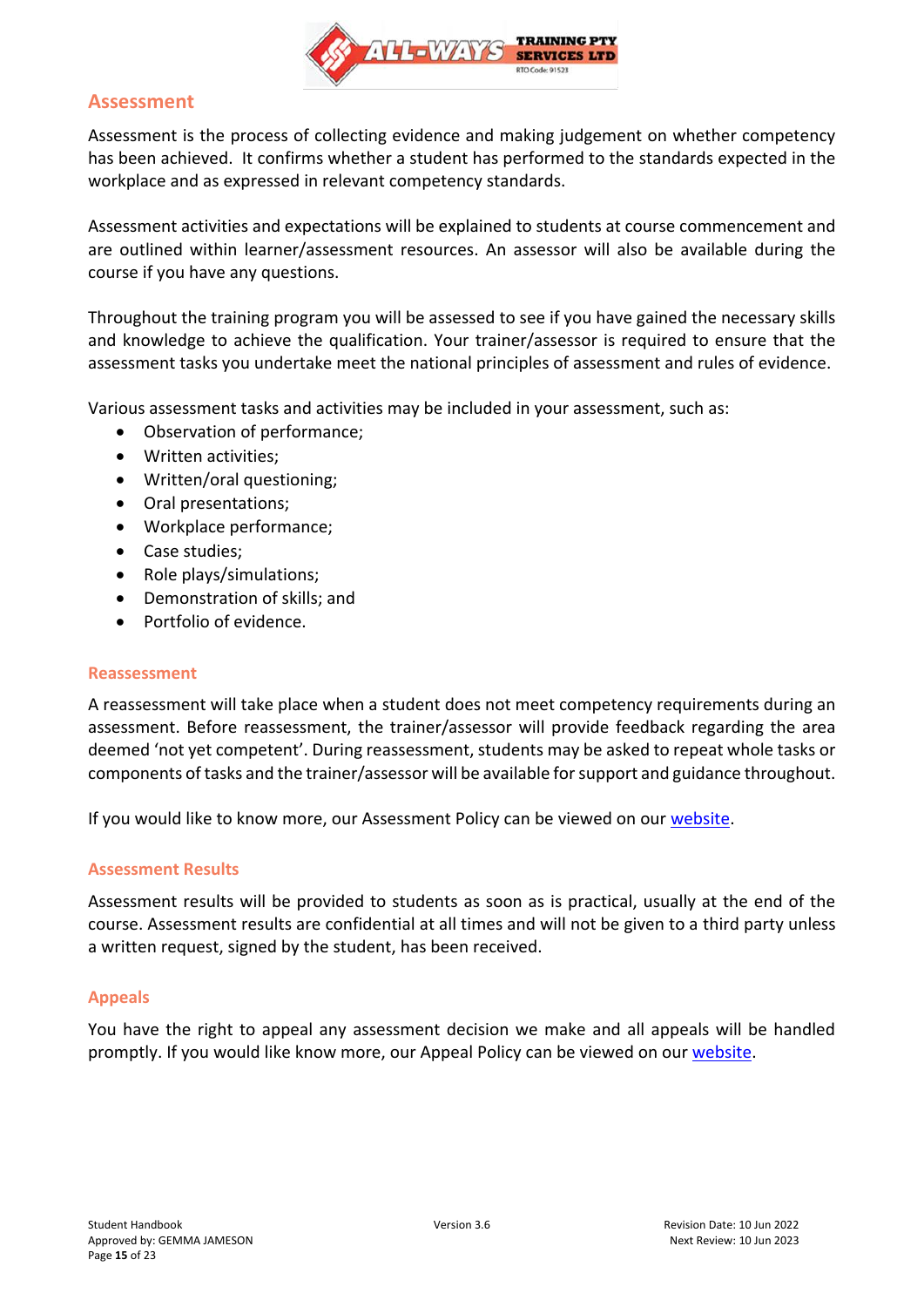

### <span id="page-15-0"></span>**Language, Literacy and Numeracy**

Each Training Package sets a minimum requirement in language, literacy and numeracy skills of students and AWTS must ensure that these requirements are met before a student commences a course.

AWTS has processes built into enrolment and training delivery strategies to identify potential learning support needs and gives opportunities for potential students and enrolled students to selfidentify where difficulties might exist.

Where a student self-identifies a language, literacy or numeracy support need, AWTS may use a document designed by an LLN Specialist to further assess student needs. AWTS will work with students to determine any learning needs before training commences so that we can offer the appropriate support. Students can discuss any language, literacy and numeracy concerns with our training staff in confidence.

AWTS makes appropriate concessions for students with language, literacy and numeracy difficulties but only where these concessions do not compromise the requirements of the relevant Training Package and the integrity, equity and fairness of assessment.

Where a student is deemed not to meet the minimum language, literacy and numeracy requirements, the student will not be able to enrol in the course and will be advised to undertake additional development before reapplying to enrol. Information about additional language, literacy and numeracy development can be obtained here:

<span id="page-15-1"></span>**Reading Writing Hotline** - 1300 655 506 <http://www.readingwritinghotline.edu.au/>

### **Special Needs and Reasonable Adjustments**

Students with any disabilities, impairments or special needs are encouraged to discuss their needs with AWTS at enrolment. AWTS will carefully consider 'reasonable adjustments' to learning and assessment processes where it will assist students in the completion of their qualification. There may however be circumstances where it is either not reasonable or reasonably practicable for AWTS to accommodate. Reasonable adjustments cannot compromise the integrity of competency-based training and assessment.

Due to Health and Safety Legislation and requirements of the job, students must be able to undertake the following physical duties:

- Climb on platforms;
- Stand for long periods of time;
- Support a pushing or pulling force;
- Lift, push and pull in accordance with Safe Work Australia Guidelines.

## <span id="page-15-2"></span>**Certificates**

### <span id="page-15-3"></span>**Types of Certification**

In general, two types of certificates are issued by AWTS and certificates can only be awarded in accordance with our approved qualification scope:

• **Statement of Attainment (SOA)** – issued under the Australian Qualification Framework (AQF) for nationally recognised training. Issued when a student is deemed competent in a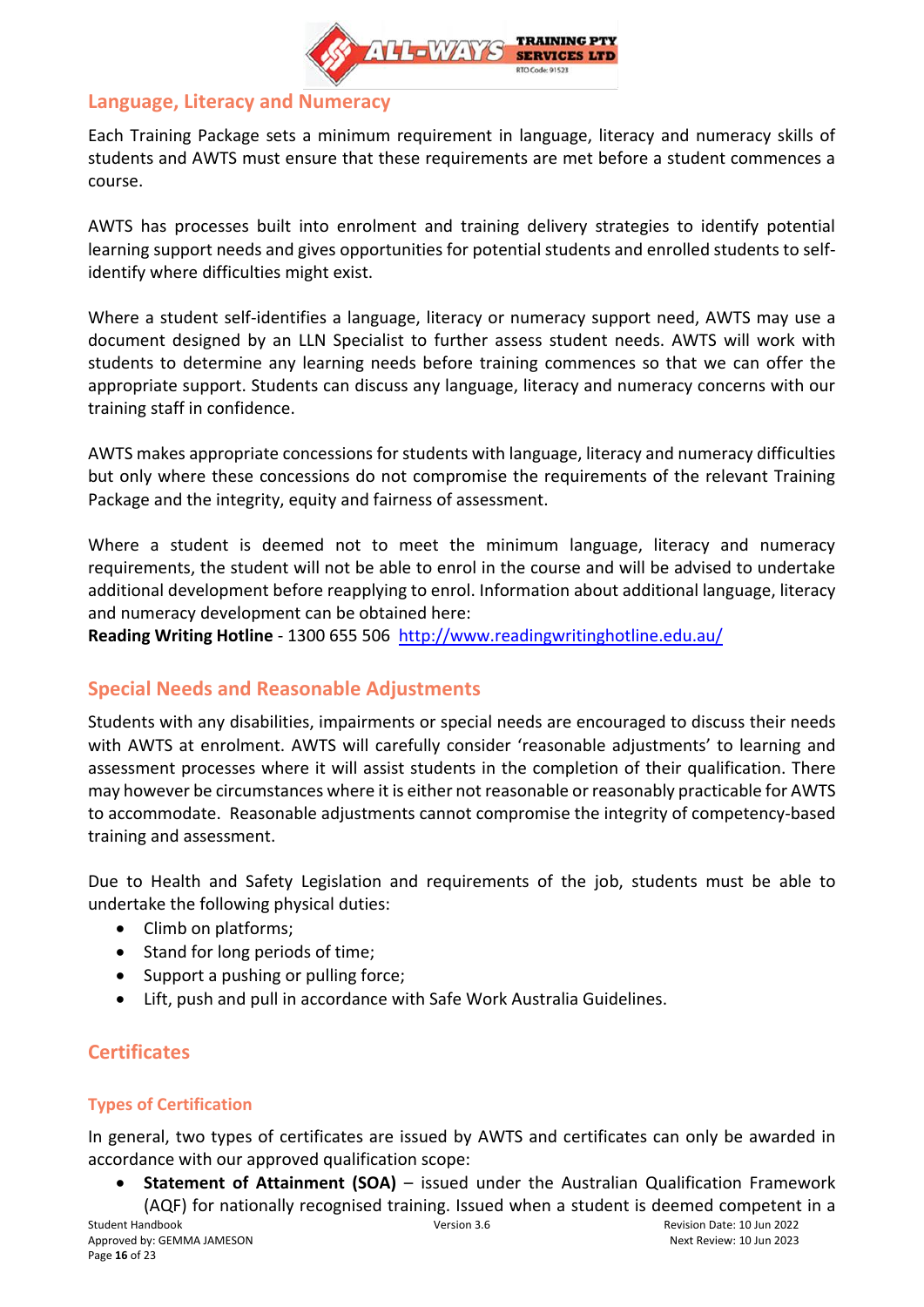

unit or a cluster of Units of Competency. Minimum achievement for an SOA is one Unit of Competency. You can request a SOA, upon successful completion of a Unit of Competency, at any time during your training.

• **Certificate of Attendance** – for non-nationally recognised training. Issued when a student attends a short course which is not within the Australian Qualifications Framework (AQF). To receive a Certificate of Attendance, the student must have a satisfactory attendance rate.

Certificates will be dated with the date the student is deemed competent. Certificates will be held until full payment is received.

Certificates will only be posted to students at their nominated postal address as shown on their enrolment form. The onus is on the student to ensure their address details are correct and to keep AWTS updated on any changes. Any changes from the address stipulated on the enrolment form for mailing of the certificate, must be advised to AWTS in writing.

Where a student's employer has paid for a course, a PDF copy of the certificate will be emailed to the employer, unless the student advises us otherwise. Certificates will not be sent to any third parties without the prior written permission from the student.

<span id="page-16-0"></span>Duplicate or replacement copies of certificates incur a fee.

### **Flexible Delivery**

AWTS offers various forms of delivery to accommodate the varying needs of students. Modes of delivery available for most courses include classroom environment (face-to-face), practical application, Recognition of Prior Learning (RPL), Credit Transfer (CT) or a combination of these.

### <span id="page-16-1"></span>**Recognition of Prior Learning (RPL)**

RPL is offered to all AWTS students. This means that students can submit evidence for a Unit(s) of Competency to be assessed by a qualified assessor, without completing the training.

Where a student believes they already hold the necessary knowledge and skills to match a Unit(s) of Competency or a qualification at the required standard, the student should contact AWTS for further information and an RPL application form.

### <span id="page-16-2"></span>**Recognition Process**

Recognition is the determination, on an individual basis, of the competencies obtained by a student through:

- Previous formal training;
- Work experience; and/or
- Life experience.

RPL determines the subsequent advanced standing to which the student is entitled in relation to a course/qualification. The main focus of recognition is what has been learned rather than how, where or when it was learned. Recognition focuses on both the demonstration of competence and the currency of that competence to industry standards.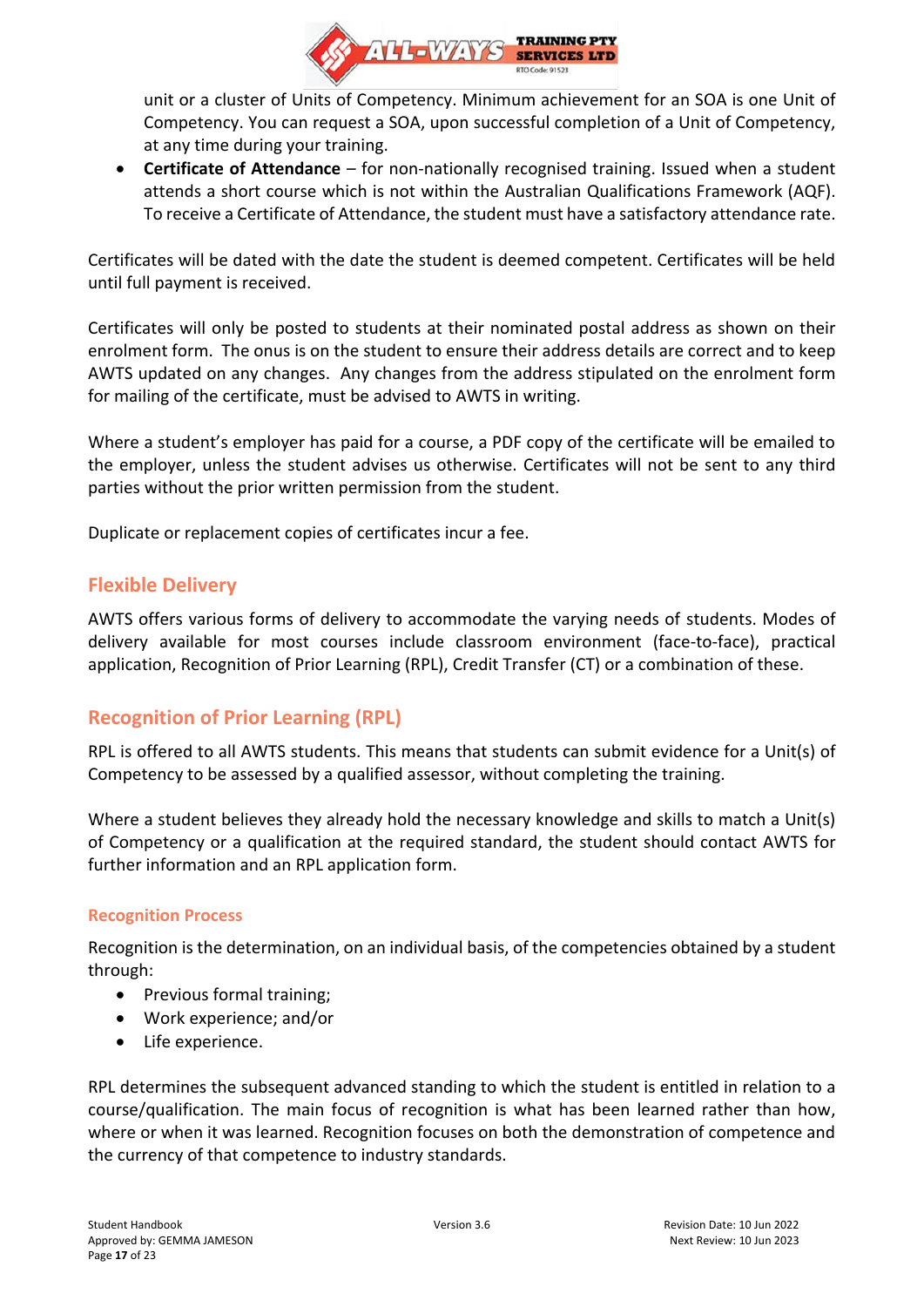

It is important to note that recognition is an assessment process not an assumption of competence. The onus is on the student to document and present quality evidence to justify a claim for recognition and present their case to the satisfaction of the assessor.

Any documents provided to support a claim of competency must be the originals rather than copies - original documents will be photocopied and returned to the student. It is also expected that any evidence submitted is the student's own and if any part of the work is the work of others, this should be formally acknowledged and advised.

NOTE: There are specific requirements regarding Verification of Competency (VOC) for the MSM Manufacturing Training Package and the related water jetting units of competency. Please contact us if you need more information in relation to VOC.

### <span id="page-17-0"></span>**Credit Transfer (CT)**

AWTS recognises AQF qualifications and Statements of Attainment issued by other Registered Training Organisations (RTOs). This is commonly referred to as Credit Transfer (CT). CT is applicable when a Statement of Attainment or qualification provided by a student has the same national competency codes as those that form part of the training and assessment program which the student is enrolled or is intending to enrol. Students are required to formally apply for CT and if successful, students are not required to undertake learning in the unit/s again.

AWTS can only offer CT for current release Units of Competency (UOC), under a skillset the student is enrolled in. A list of current UOC's for each skillset is available here: [www.training.gov.au.](http://www.training.gov.au/)

<span id="page-17-1"></span>Please contact use if you wish to apply for CT.

### **Trainers and Assessors**

All AWTS trainers and assessors are qualified in both training and assessment, and the vocational area in which they are delivering. They have a wealth of practical experience and have ongoing professional development plans to maintain their currency in industry.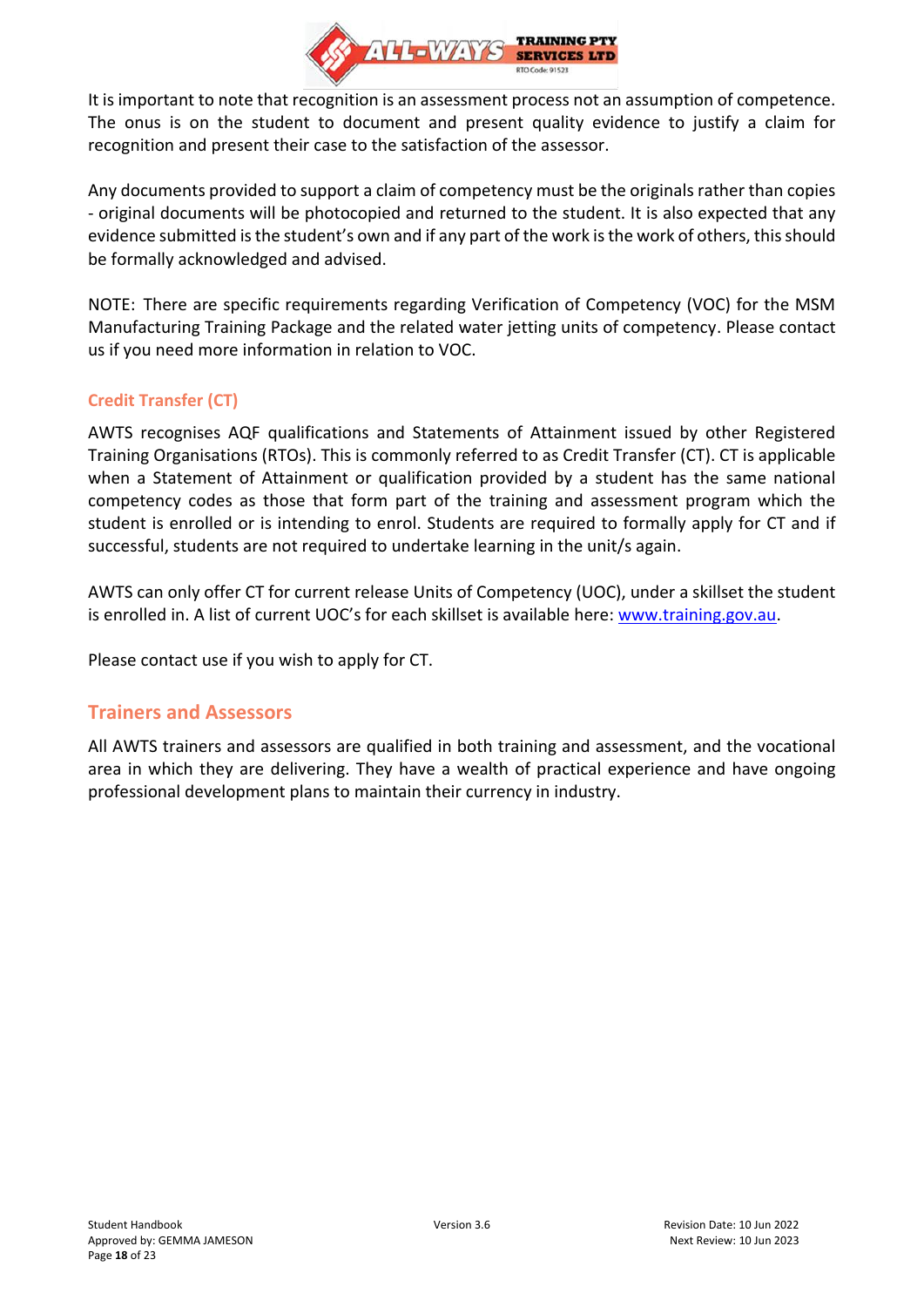

## <span id="page-18-0"></span>**Section 6: Policies and Additional Information**

The following additional information may be viewed on our [website:](https://www.all-waystraining.com.au/student-info/)

- Access & Equity Policy
- Appeals Policy
- Assessment Policy
- Complaints Policy
- Enrolment Policy
- Privacy Policy
- Records Management Policy
- Refund Policy
- Work Health and Safety Policy
- External Support Services
- Student Handbook (this document)

### <span id="page-18-1"></span>**Student Records**

AWTS maintains records for every student who undertakes any form of training and assessment with us. These records include your personal details provided to us, any training and assessment undertaken and completed. These records are available to you on request.

In accordance with Privacy laws and confidentiality requirements, your file is kept in a locked cupboard. Only those AWTS personnel who need to have access to your file for training and assessment purposes can access it. Information stored electronically is kept on a secure server and access is restricted to authorised employees. Where documents are required to be transferred to another location, personal information is transported securely in an envelope or document box. When records are sent through the post, trackable satchels are used.

No other person/student can or will have access to your personal records without your prior written permission.

### <span id="page-18-2"></span>**Course Fees**

Individual course fees can be viewed on our [website.](https://www.all-waystraining.com.au/calendar/) For corporate group bookings, please contact us to discuss your needs.

### **Individual enrolments:**

Course fees are payable in advance and enrolments are considered tentative until payment is received. Payment can be made by Visa, MasterCard or direct bank deposit.

### **Corporate booking enrolments:**

All fees must be paid prior to the course, or a Purchase Order must be received from an approved debtor, before enrolment will be confirmed. For all bookings over 2 days, a 30% non-refundable deposit is required at the time of the booking.

For both private and corporate accounts, certificates will **not** be issued until payment has been received.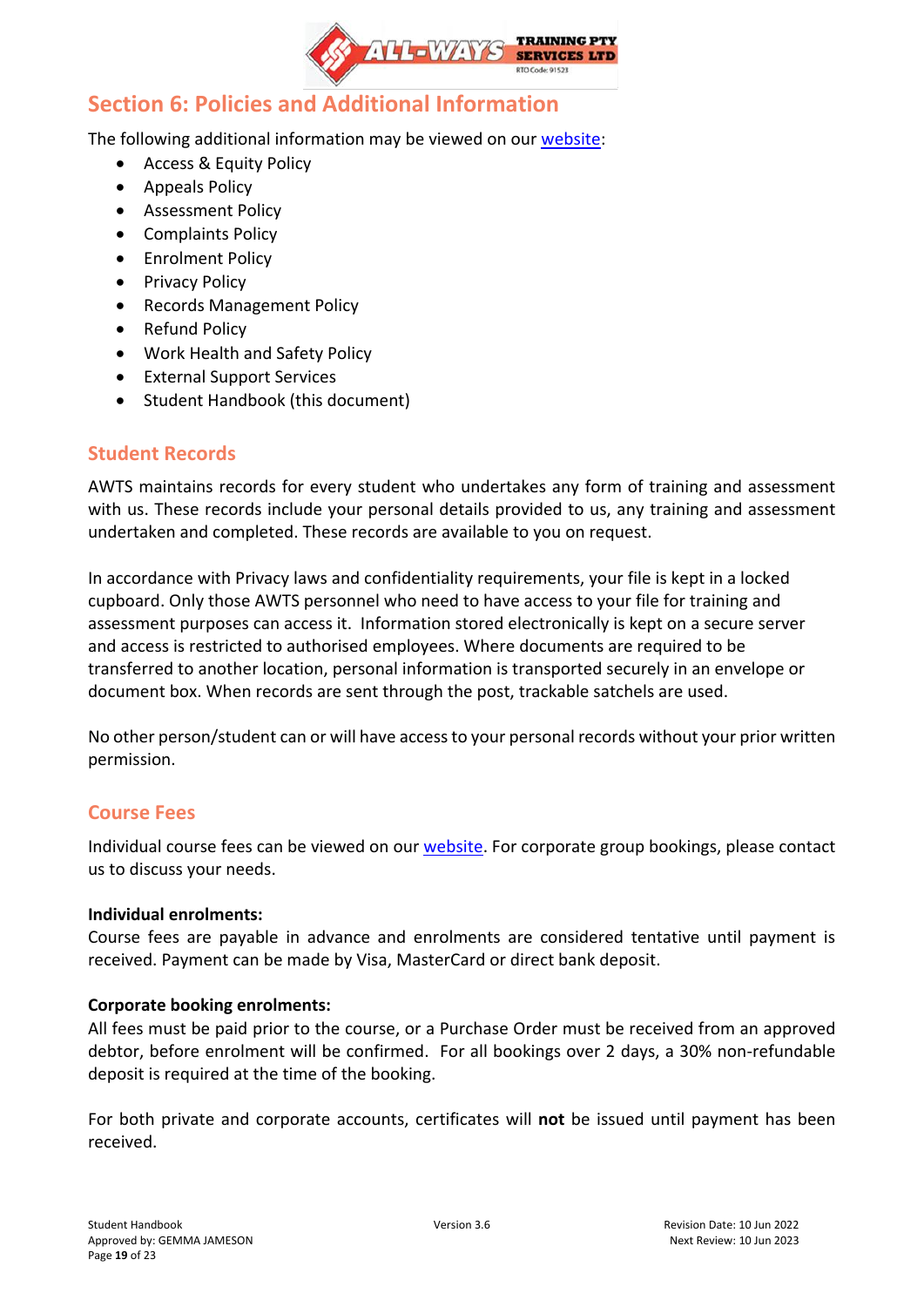

Our additional fees and charges are as follows:

| <b>Additional Fees &amp; Charges</b>                                                                                           | Cost<br>(incl. GST) |  |
|--------------------------------------------------------------------------------------------------------------------------------|---------------------|--|
| <b>Credit Transfer Assessment</b>                                                                                              | No charge           |  |
| RPL application per UOC                                                                                                        | \$1,300             |  |
| RPL application per Skillset - 4 Units of Competency                                                                           | \$2,500             |  |
| RPL application per Skillset - 5 Units of Competency                                                                           | \$3,000             |  |
| Transfer existing enrolment to a different student                                                                             | \$50                |  |
| Late Payment Fees (for each late payment) for payments over 90 days late.<br>Charged at \$40/month late after 90 days overdue. | \$40                |  |
| Document Re-Issue (where the original has already been sent to the student):                                                   |                     |  |
| Re-issuing a certificate or statement of attainment                                                                            | \$50                |  |
| Re-issue of HPWJ Pocket Card                                                                                                   | \$50                |  |

For corporate group bookings, additional fees may also apply including follow-up charges associated with late payment or non-payment, or to employ the services of a debt collection agency for non-payment of overdue fees.

<span id="page-19-0"></span>AWTS will apply any relevant statutory cooling off period.

## **Transfer of Enrolment**

If you need to change your course or course dates, the following conditions apply for a transfer of enrolment:

- a) **Transfer to another date** Students may transfer to another course date, providing they make a request in writing a minimum of 7 days in advance. The transfer is subject to course availability.
- b) **Transfer to another course** Students may transfer to another course, providing they make a request in writing a minimum of 7 days in advance. The transfer is subject to course availability.
- c) **Transfer to another student** Where a student wishes to transfer their enrolment to another person, or where a corporate client wishes to make changes to the students attending a course, they must make a request in writing a minimum of 7 days in advance. An administration fee of \$50, per new person enrolled, is applicable for all transfers to another student.

### <span id="page-19-1"></span>**Equal Opportunity**

AWTS is committed to equal opportunity policies and principles and will not tolerate discrimination or harassment.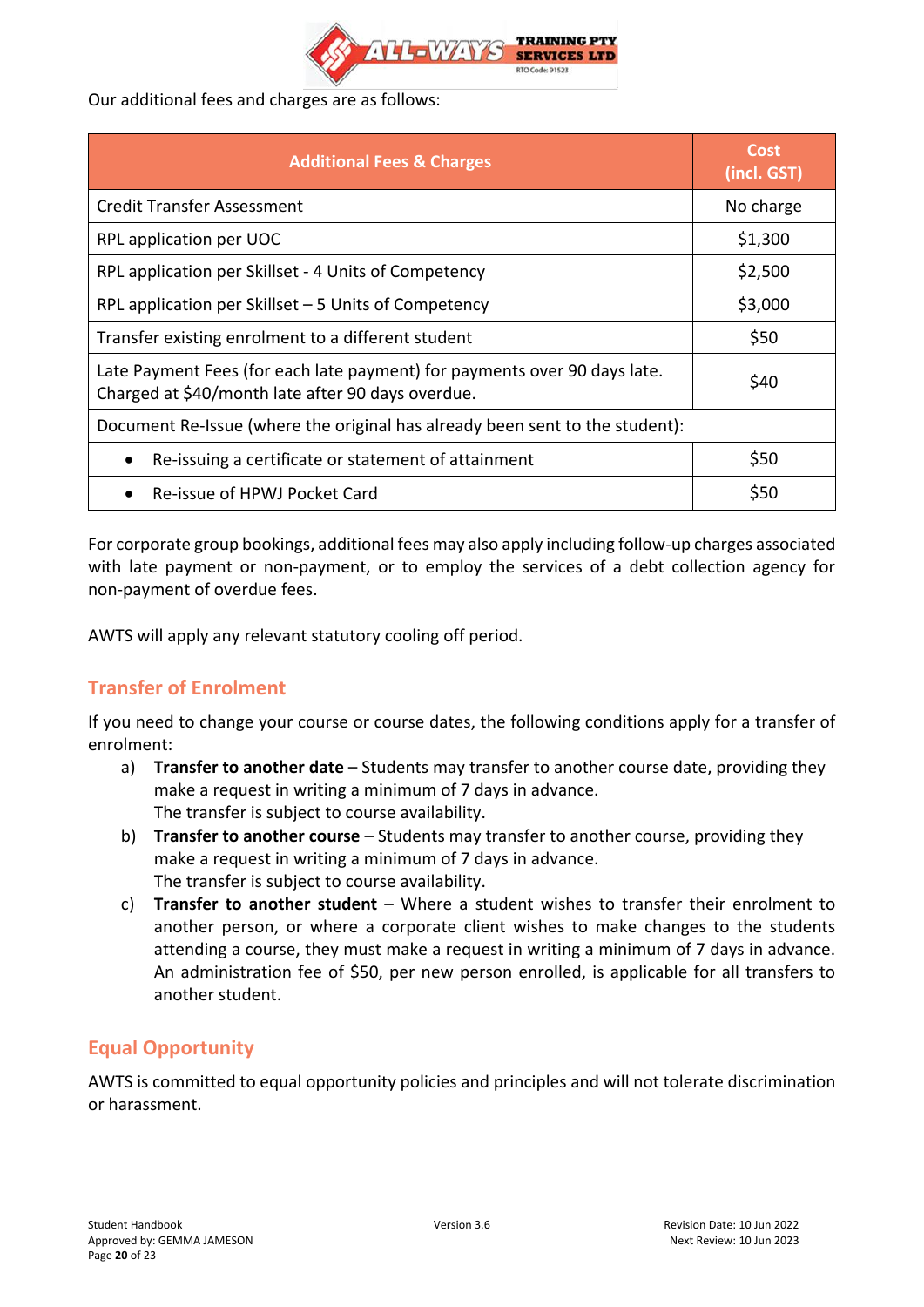

### <span id="page-20-0"></span>**Rights and Responsibilities**

AWTS has a legal and moral obligation to provide equal opportunity in employment and a learning environment free from harassment for employees, contractors and students. AWTS recognises and respects the diversity of employees, contractors and students, and will provide a work/study environment free from harassment, vilification and bullying.

AWTS will:

- Ensure that employees, contractors and students understand that these types of actions and behaviour will not be tolerated in the work/study environment; and
- Request that any behaviour which could be considered harassment, vilification or bullying cease immediately.

If an employee, contractor or student feels harassed, vilified or bullied, they are encouraged to inform the person that their behaviour is unwanted, unacceptable and/or offensive. If the employee, contractor or student feels unable to approach the person, or if the behaviour continues following their request that the behaviour cease, the Director should be contacted.

As a student of AWTS, you have the responsibility to:

- Act to prevent harassment, discrimination and victimisation against others;
- Respect differences among staff, students and contractors, such as cultural and social diversity;
- Treat people fairly, without discrimination, harassment or victimisation;
- Refuse to join in with these behaviours;
- Support the person in saying no to these behaviours;
- Act as a witness if the person being harassed decides to lodge a complaint.

<span id="page-20-1"></span>A list of External Support Services is available on our [website.](https://www.all-waystraining.com.au/student-info/)

### **Discrimination**

Discrimination is treating someone unfairly or harassing them because they belong to a particular group. It is against the law to discriminate against a person because of their age; sex; pregnancy; disability (includes, past, present or possible future disability); race; colour; ethnic or ethno-religious background, descent or nationality; marital status; sexuality or gender identification.

Direct and indirect discrimination are both against the law:

- **Direct discrimination means** treatment that is obviously unfair or unequal; and
- **Indirect discrimination means** having a requirement that is the same for everyone but has an effect or result that is unfair to particular groups.

### <span id="page-20-2"></span>**Harassment**

In general, harassment is behaviour which is unwanted and that humiliates, offends or intimidates a person.

Examples of harassment include:

- Intrusive or inappropriate questions or comments about a person's private life;
- Unwanted written, telephone or electronic messages;
- Promises or threats to a person; and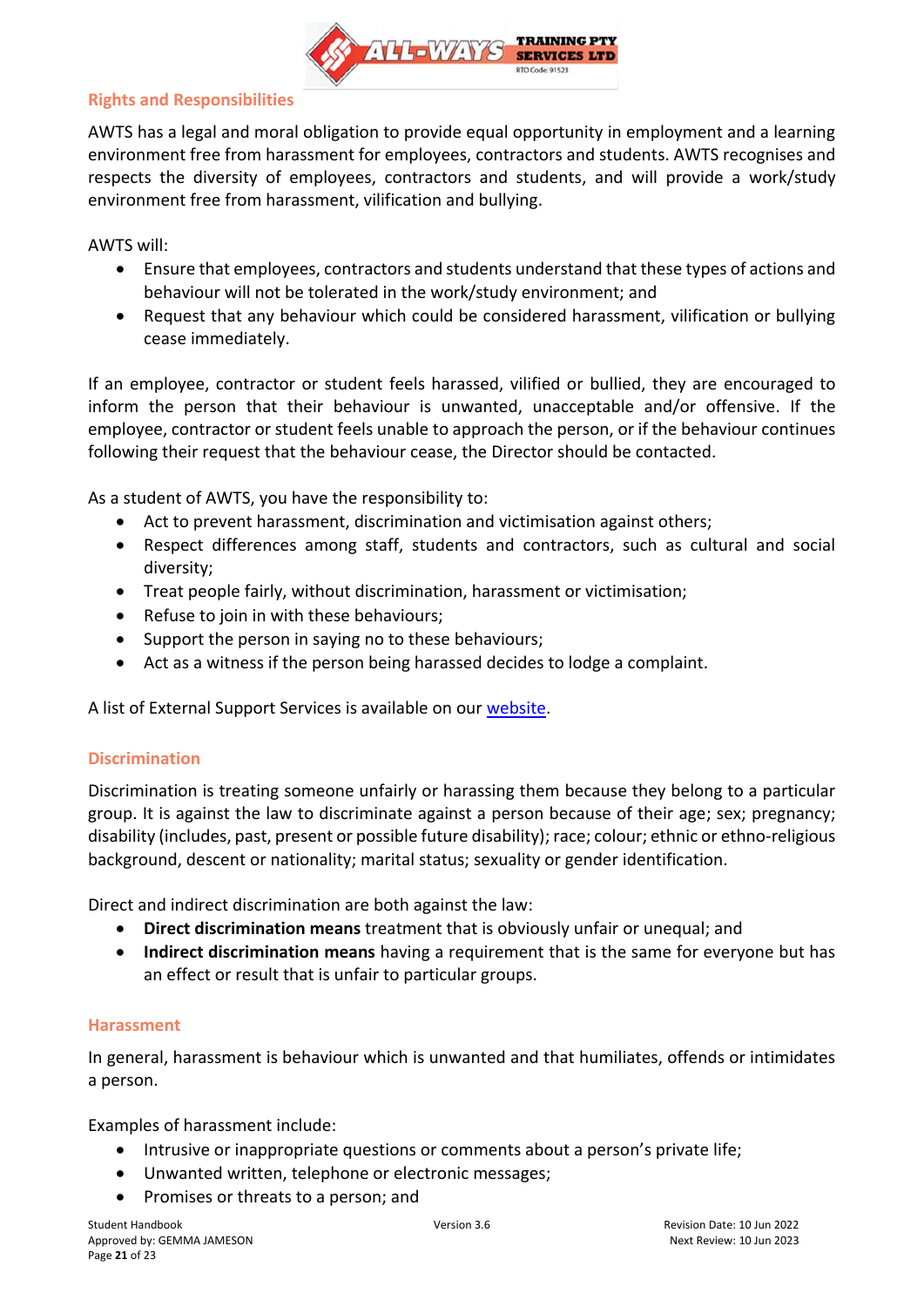

• Physical violence or the threat of physical violence or coercion.

### <span id="page-21-0"></span>**Vilification**

Vilification is the public act of a person which incites hatred towards, serious contempt for, or severe ridicule of, a person or group of persons on the grounds of race, sexuality, gender identification or HIV/AIDS status.

Examples of circumstances and behaviour that may constitute vilification are graffiti; speeches or statements made in public; abuse that happens in public, statements or remarks in a newspaper, journal or other publication, on radio, television or other widely accessed electronic media such as internet, email etc.; people wearing symbols, such as badges or clothing with slogans, in public; gestures made in public, posters or stickers in public space.

### <span id="page-21-1"></span>**Bullying**

Bullying behaviour can refer to the actions or behaviours of a person towards another that: intimidates, degrades or humiliates the other person. It may include: verbal abuse; behaviour intended to punish such as isolation, exclusion from workplace activities and "ganging up"; repeated "put-downs"; aggression; threats and poorly managed conflicts of opinion may be part of bullying behaviour. It can occur between people such as managers and employees or contractors, co-workers and students.

### <span id="page-21-2"></span>**Sexual Harassment**

AWTS will not tolerate any form of sexual harassment and seeks to ensure that the work and study environment is free from such harassment.

Sexual harassment is unlawful. The harasser may be held liable for unlawful actions and be required to pay damages. All employees, contractors and students have the right to work and study in an environment free from sexual harassment.

### <span id="page-21-3"></span>**Forms of Sexual Harassment**

Sexual harassment may take many forms. Often people do not realise that their behaviour constitutes sexual harassment, but they must be aware that behaviour that is acceptable to one person may not necessarily be acceptable to another. Sexual harassment is any unwanted behaviour of a sexual nature by one person to another at work or in a work-related setting. Examples of sexual harassment include, but are not limited to:

- Insensitive jokes and pranks;
- Lewd comments about appearance;
- Unnecessary body contact;
- Displays of sexually offensive materials, for example, calendars or posters;
- Requests for sexual favours;
- Speculation about a person's private life and sexual activities;
- Threatened or actual sexual violence; and
- Threat of dismissal, loss of opportunity or similar, for refusal of sexual favours.